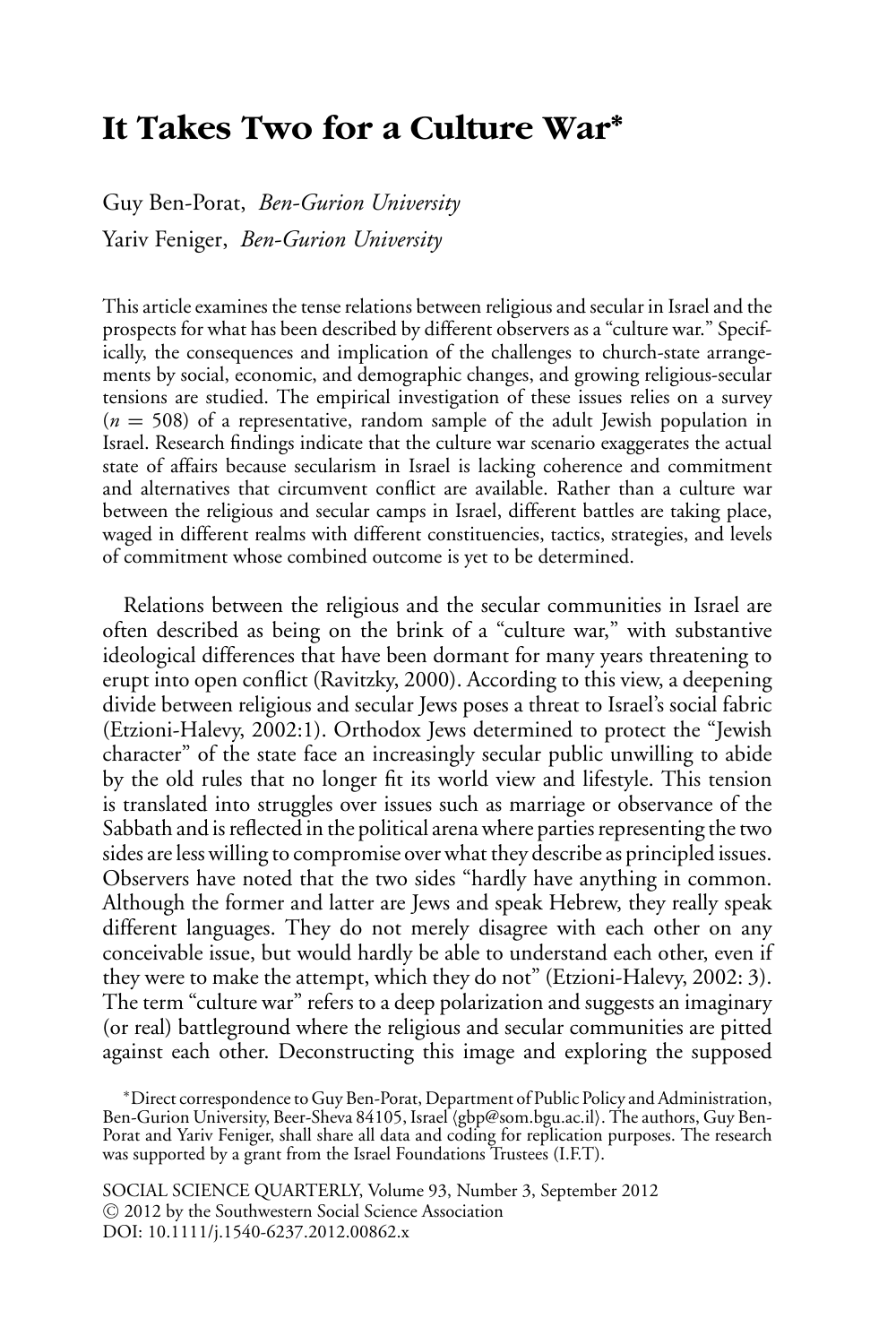secular-religious divide allows a more nuanced, though not necessarily a more optimistic, understanding of the situation as a series of battles, rather than a "war," battles waged in different realms with different strategies and varying levels of commitment.

The concept of a culture war, with religion at its core, is not unique to Israel. Globally, the term "clash of civilizations" (Huntington, 1993) also implies an inevitable collision between incompatible sets of values and a cultural battle along civilization fault lines. Religious and secular groups often clash over issues in the public sphere and private/public relations that are considered to be essential to their world views. In Western Europe, immigration and the transformation of countries into multicultural entities provoked heated debates over the "common good" and the public sphere, most notably in France. In the United States, this concept seems especially popular. There, the "internal" struggle between religious and secular groups has been described as a culture war over procedural norms and legal codes that define the limits of personal behavior and collective action, the nature and extent of political responsibility, and the regulation of interactions between different parties in the political arena (Hunter, 1991:52). Pat Buchanan, for example, has sent a clear message to his fellow Americans: "There is a religious war going on in this country. It is a culture war as critical to the kind of nation we shall be as the Cold War itself, for this is a war for the soul of America" (quoted in Davis and Robinson, 1996).

Does the term "culture war" capture the essence of contemporary politics or does it exaggerate and ignore important nuances in religious-secular politics? Israel is a good test case with which to examine this question. As in the United States, in Israel there is an internal debate over the role of religion in public life, in which Orthodox groups attempt to defend a timeless moral code in the face of secular challenges. Our purpose, however, is not a comparison between Israel and the United States but rather to examine the concept of a culture war in a different setting in which relations between religious and secular are potentially more explosive.

Unlike in the United States, there is no separation of church and state in Israel, so the secularization of the public sphere (Ben-Porat and Feniger, 2009) erodes existing arrangements and (supposedly) challenges the sides to the conflict to take initiatives to define and redefine public and private life. Consequently, in the last two decades struggles over observance of the Sabbath, the sale of pork, or the right to civil marriage have all attracted a great deal of public attention. In addition, the religious-secular divide overlaps another, more central dispute between doves and hawks over the future borders of the state. Indeed, recent political clashes over settlements in the occupied territories or the withdrawal from Gaza positioned an overwhelmingly hawkish religious camp that used religious arguments to support its claims against more dovish secularists. It is tempting, therefore, to describe this conflict as part of a larger culture war that stretches beyond territorial debates.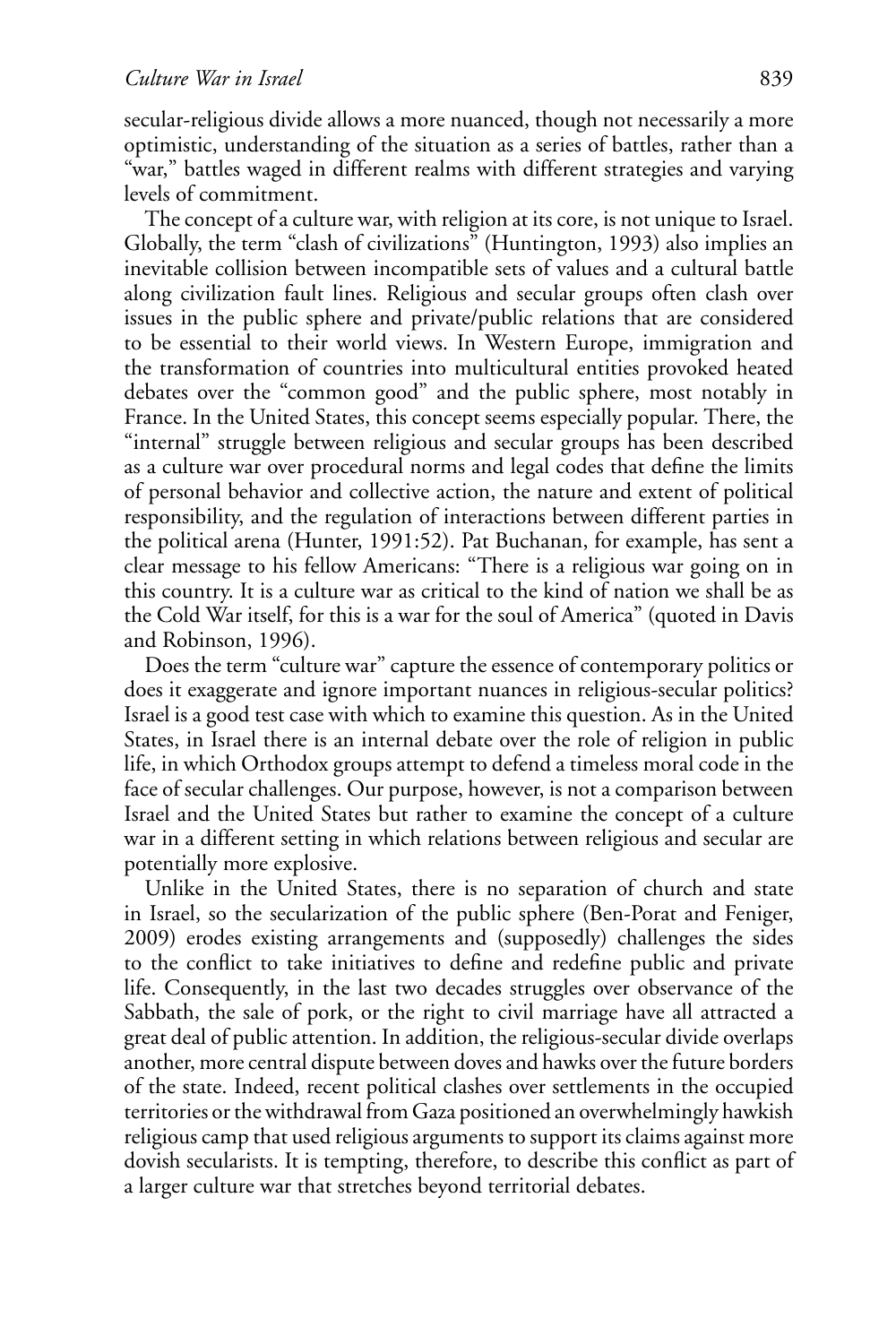While the description of a struggle between religious hawks and dovish secularists is certainly cultural, as many struggles are, it falls short of being a culture war for three main reasons. First, not all religious Jewish Israelis hold hawkish views and even among the majority that does, there are different interpretations and commitments to these views. Second, not all secular Jews hold dovish views, as many of them oppose territorial compromise for security reasons and national sentiments. And, third, while the territorial debate attracts a great deal of attention for obvious reasons, in other issues concerning religious-secular struggles, the picture is even more complex and nuanced, as we demonstrate in this work.

We begin with an overview of the concept of a culture war as it evolved in the United States, continue with a discussion of secularization and the secular agenda itself, and then move to our case study of Israeli secularization and the potential for a culture war. First, we ask whether a coherent secular agenda exists or whether secularism is divided by different values and political goals. Second, is there a strong, principled commitment among secularists in Israel to a culture war? The empirical investigation of these issues relies on a survey (*n* = 508) conducted in June 2004 of a representative, random sample of the adult Jewish population in Israel. The survey included questions regarding religious/secular beliefs, practices, values, and political agendas. In the analysis, we focus on two groups in the Israeli Jewish population: those who described themselves as "traditional" (about 37 percent of the sample) and those who described themselves as "secular" (about 52 percent of the sample). Based on the theoretical discussion in the first part of this work and our data presented in the second part, we make the following arguments: (1) secularism in Israel is a mixed bag of beliefs, group identifications, and practices that are often incoherent; (2) a general division can be made between "principled secularism" and "secularism of everyday life" with a limited commitment to a secular agenda; and (3) secularists have found alternatives that circumvent political struggles and allow them to achieve some of their goals. Consequently, what we find is not a "culture war" but different struggles with different strategies and commitments that are waged in different arenas.

#### **The Culture War**

Secularization refers to the disengagement of religion from the public sphere, political life, and aesthetic life and its retreat to a private world where it has authority only over its followers (Bell, 1978). However, the assumption (and often the hope) that in the process of modernization in which industrialization, urbanization, rationalization, and religious pluralism increase, religiousness *must* decline is contradicted by the continuous reality of religious-secular struggles (Hadden, 1987). Against the process of secularization, an increase in anti-secular ideologies and parties can be observed across the globe (Keddie, 2003). Indeed, religious politics and tensions between religion and secular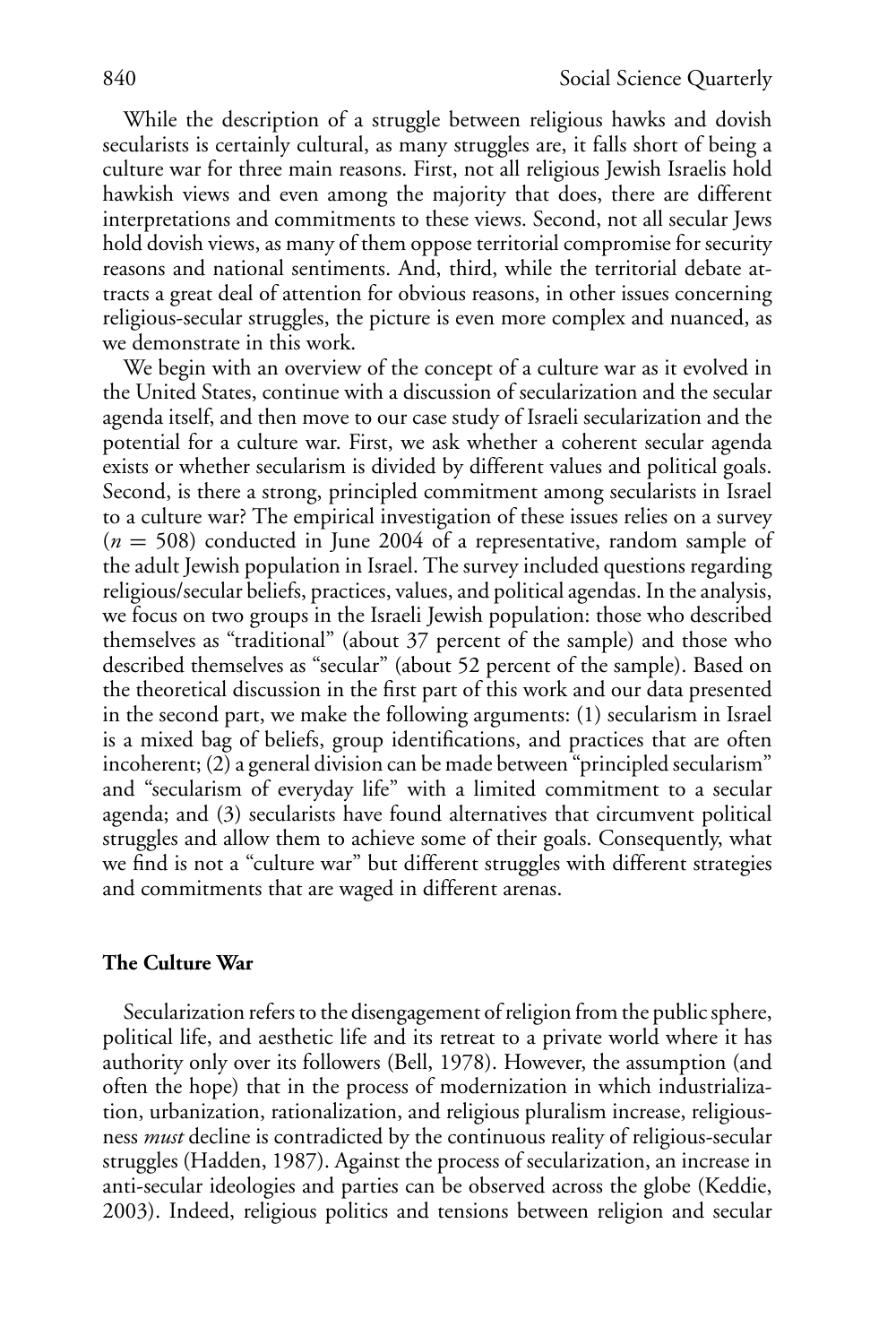tendencies have been described as one of the characteristics of the post-Cold War era as religion reclaims its public status (Casanova, 1994; Jurgensmeyer, 1995). While the argument (Chaves, 1994) that secularization means not a decline in religious belief (which remains high) but a decline in the scope of religious authority (or the privatization of religion) might be true, the fact that religious belief remains strong has significant implications for religious authority, especially when and where religious belief is on the rise. Indeed, fundamentalist movements across the globe have reclaimed authority for religion and demanded the reinstatement of religious considerations in the public policy decision-making process (Shup and Hadden, 1989). Thus, the religious factor continues to affect many people's world views and, consequently, sharp conflicts between religious and secular attitudes to various issues persist (Kelley, Evans, and Headey, 1993).

Religions, as Casanova (1994:6) convincingly explains, enter the public sphere not only to defend their "traditional turf" but also to "participate in the very struggles to define and set the modern boundaries between the private and the public spheres, between system and life-world, between legality and morality, between individual and society, between family, civil society, and state, between nations, states, civilizations, and the world system." The rise of religious fundamentalism in the past decade in different parts of the world and against the background of globalization that supposedly erodes national and religious values has raised the specter of a culture war. Fundamentalists who feel that their tradition is at risk in a secularizing world take measures to protect their way of life from these threats (Fox, 2002). On a global level, the rise of fundamentalism was described by Huntington (1993) as a "clash of civilizations" in which religion plays a major role as a marker of civilization. However, these divisions also occur within civilizations and states, often when immigration undermines existing arrangements, sometimes adding to older, deep-seated divisions between the religious and secular communities.

American sociologist James Hunter (1991:42–44) described a culture war as a situation in which political and social hostility is rooted in different systems of moral understanding and different conceptions of a moral order. This division overrides religious denominational differences and sets conservatives or Orthodox members of different religions against liberals. Thus, religiousness is a better predictor of political attitudes than religion. These competing sets of principles and ideals defined as "Orthodox" and "progressive" provide a "source of identity, purpose and togetherness for people who live by them" and, therefore, lead to a crisis of moral authority. While Orthodoxy is distinguished by its belief in the existence of an "external, definable and transcendent authority," progressivism defines moral authority "by the spirit of the modern age, a spirit of rationalism and subjectivism." This disparity of views has been described as a new religious war and a conflict between an approach to citizenship based on rights and one based on duties (Johnson, 1995). In addition, it raises questions regarding the ability of democracy to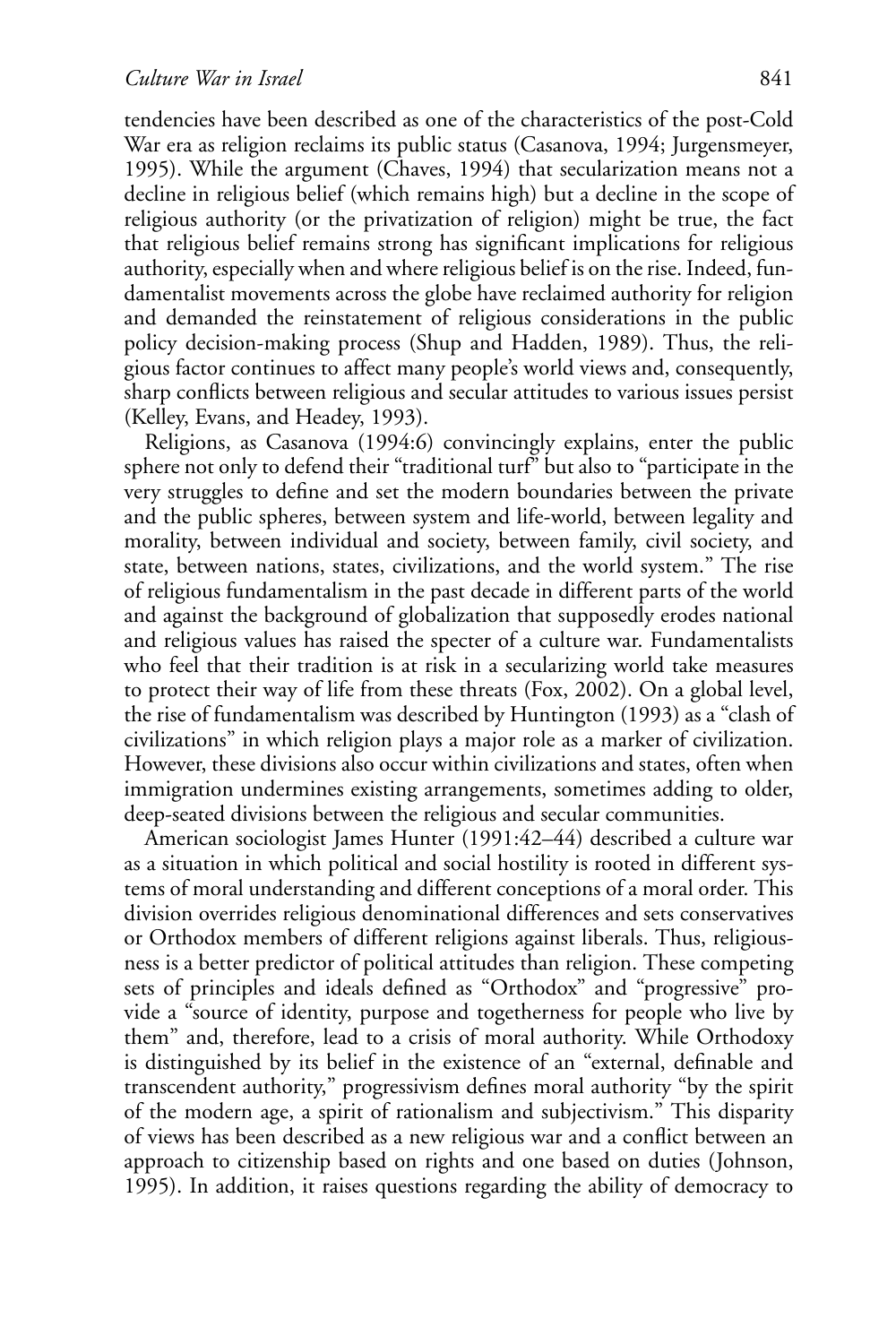contain cultural conflicts where the sides are unwilling to compromise on what is perceived as essential principles (Hunter, 1993).

The description of a growing rift between the religious and secular communities in the United States underscores the perception of an evolving culture war. Critics of the culture war, however, find this description inaccurate and the predictions unlikely. The first factor that casts doubt on the assertion about an ongoing culture war in the United States, according to these critics, is the existence of a large, moderate center that prefers compromise. Morris Fiorina argues that the culture war thesis in America is largely a myth that has attracted a great deal of attention but has little if any empirical grounding. Americans, according to Fiorina and his colleagues (Fiorina, Abrams, and Pope, 2005), are divided, but not deeply divided. "Many of us are ambivalent and uncertain, and consequently reluctant to make firm commitments to parties, politicians, or policies. We divide evenly in elections or sit them out entirely because we instinctively seek the center while the parties and candidates hang out on the extremes." However, the existence of a large center does not in itself rule out a culture war between committed extremes. Moreover, other research demonstrates that, contrary to Fiorina's arguments, partisan polarization is not confined to a small group of leaders and activists. Indeed, there are sharp divisions between supporters of the two major parties, especially along religious lines and between the religious and secular communities (Abramowitz and Saunders, 2005).

The second factor that casts doubt on the existence of a culture war concerns its scale. Are we looking at a full-blown conflict or just political divisions in which the religious and secular communities are not necessarily on opposite sides? Davis and Robinson (1996) maintain that religion is an important source of political division in the United States but that the effect of this division is primarily on gender and family and related issues about children, schooling, sexuality, reproductive rights, and women's involvement in the family and the workplace. Not only do most Americans occupy a middle ground between the extremes of religious Orthodoxy and moral progressivism, but the religious right also expresses little political uniformity on many significant political issues. Religious conservatism is either uncorrelated with economic attitudes or is correlated with liberal attitudes about social justice that negate the culture war thesis. Similarly, members of the religious community rally around a theological flag that is not antithetical to the banner of political and social justice raised by the liberals (Warner, 1988). The alignment along a common conservative–liberal dimension is partial among elites and weaker among the general public (Olson and Carrol, 1992). The metaphor of war itself, as Rabkin (1999) claims, "imputes an absurdly inflated sense of discipline and purpose on each side." And, thus, "[t]he truth about America seems to be far messier than a 'culture war' between 'Orthodox' and 'progressive' forces. We are in the midst of many overlapping and cross-cutting social conflicts."

Finally, there remains the question of the degree to which the sides in the conflict are politically committed to their moral positions. The label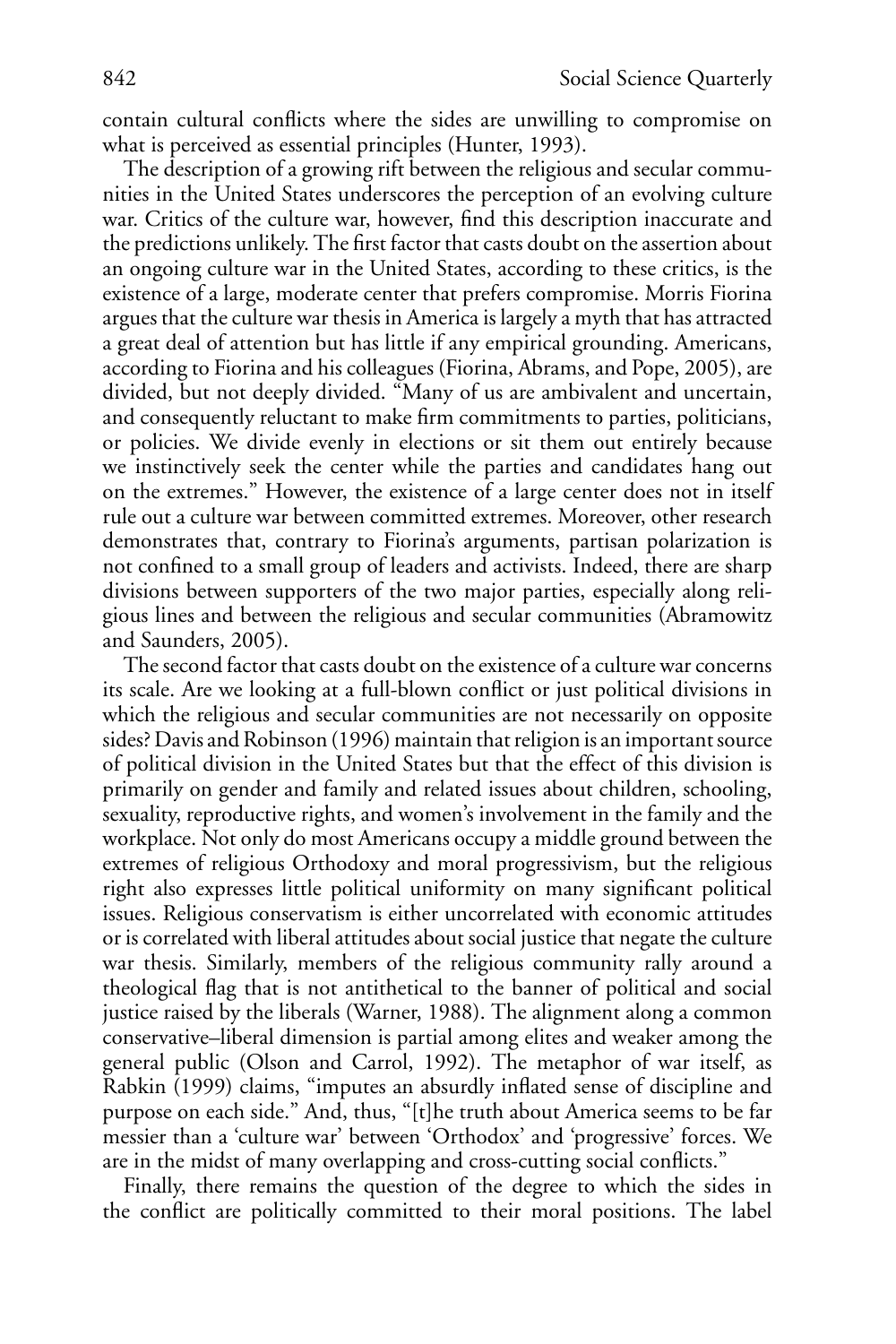"religious right" that implies a broad-based, monolithic conservatism among the religiously Orthodox might in reality not exist (Davis and Robinson, 1996). In addition, a comparative study of surveys conducted in 1988 and 1998 indicates that the polarity between the religiously progressive and the Orthodox remains strong but falls short of a culture war and amounts to a "cultural standoff" where evangelicals focus on different skirmishes that maintain their distinctiveness (McConkey, 2001). Evangelicalism, therefore, is "not a disciplined, charging army, but something more like a divided and hesitant extended family" (Smith, 2000). This point may be even more clear on the other side of the divide where it is argued that there are not enough liberal-religious and secular Americans who would actively support a liberal agenda (Olson and Carroll, 1992). This assertion brings us to an examination of the relationship between secularism and liberalism, central to our Israeli case study.

To study the culture war thesis in Israel, we develop the critical points raised above and focus on the secular side of the divide to provide four arguments against the thesis. The first, well established in the existing literature, is the existence of a large center, which does not identify itself as liberal/secular or religious. Throughout this article, we maintain that a multidimensional bricolage describes Israeli society better than a linear religious–secular continuum. In addition, the secular camp has little in the way of a commitment to a coherent agenda. Finally, the opposition to religion's hold on public life is often not translated into political conflicts but rather underscores the emergence of alternatives that bypass the formal political process and provide solutions to many secular desires and demands. Thus, on the one hand, the secular camp is made up of a large majority with little commitment to struggle and an ideological minority with limited power. On the other hand, alternative solutions dissipate the political energy that is generated by particular issues of concern to secularists in everyday life.

#### **Secularization as Bricolage**

The resurgence of religion and new forms of religious/secular identity underscore new interpretations of secularization as a more complex, multidimensional process, with important implications for the culture war thesis. Secularization is "multidimensional" (Dobbalaere, 1981) because religious authority and its possible decline can be measured at different levels, from personal belief to institutional arrangements. Norris and Inglehart (2004) suggest three dimensions for the measurement of secularization: (1) religious participation that involves collective religious practices and the erosion of individual religious practices; (2) religious values that pertain to the goals that people prioritize for their society, community, and themselves; and (3) religious beliefs that refer to the faith in the core beliefs held by different world theologies. The different levels of secularization have been described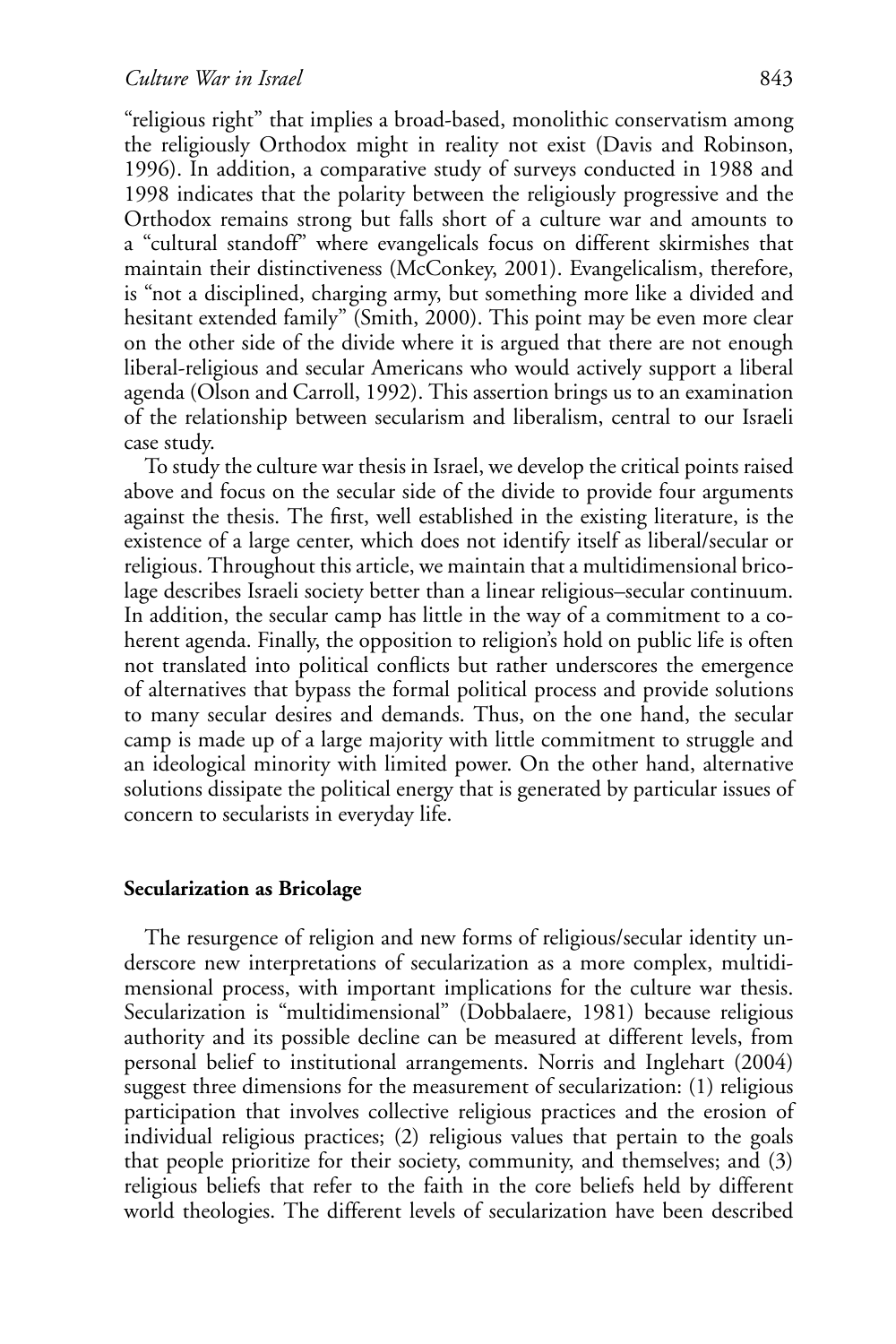as a "bricolage" of beliefs, practices, and values (Beckford, 2003; Dobbalaere, 1999; Luckman, 1967). In practice, this implies that questions of belief, belonging, and practices receive answers that are not necessarily coherent in terms of the religious-secular divide. In other words, the secular-sacred boundary becomes less clear as the religious community becomes less obviously religious and the secular less obviously secular (Heelas, 1998).

The bricolage formation of secularism has significant implications for its political agenda and, consequently, for the liberal-Orthodox divide that supposedly underscores a culture war. Secularism presents itself as crucial to private freedom, democracy, and individual rights, all of which are predicated on the separation between church and state. The "wall" established between church and state in the process of secularization, according to Walzer (1984), was the source of new liberties and equality. Similarly, the release of people from the control of the gods afforded them greater control over their own lives. Finally, the separation of church and state has been viewed as a prerequisite to a democratic, free society based on liberal values that include a commitment to individual rights, respect, and tolerance (Sartori, 1995). However, often secularization is not an ideological battle between tolerance and liberalism but a set of practices associated with everyday life and, more recently, an emerging consumer culture. While consumer culture often contrasts with a religious way of life, these contrasts are not necessarily related to broader secular beliefs and commitments and are essentially nonideological. In other words, secularization can be divided into practices of everyday life and an ideological commitment to secular values that develops separately. Thus, the advent of a secularism based on practices of everyday life and consumerism may have limited interest in a wider secular agenda and a culture war, especially if the demands of everyday life can be satisfied without political involvement, commitment, or a struggle.

### **The Israeli "Culture War"**

The culture war scenario in Israel is predicated on the erosion of formal and nonformal agreements known as the "status quo" established in the prestate period and the early years of the state when looming religious-secular tensions threatened to tear the country apart. Since the early period of Zionism, the controversy over the status of religion has been debated under the threat of an internal breakup or a Kulturkampf (Horowitz and Lissak, 1989). The potential conflict between the largely secular Zionist movement and its religious supporters and opponents was generally avoided by a series of concessions, tradeoffs, and deferral of decisions about issues that threatened to tear apart the delicate consensus. A series of pragmatic agreements in the prestate period was formalized in the early years of statehood and came to be known as the "status quo." In essence, the status quo was a consociational-type arrangement based on the "freezing" of the early agreements between the religious and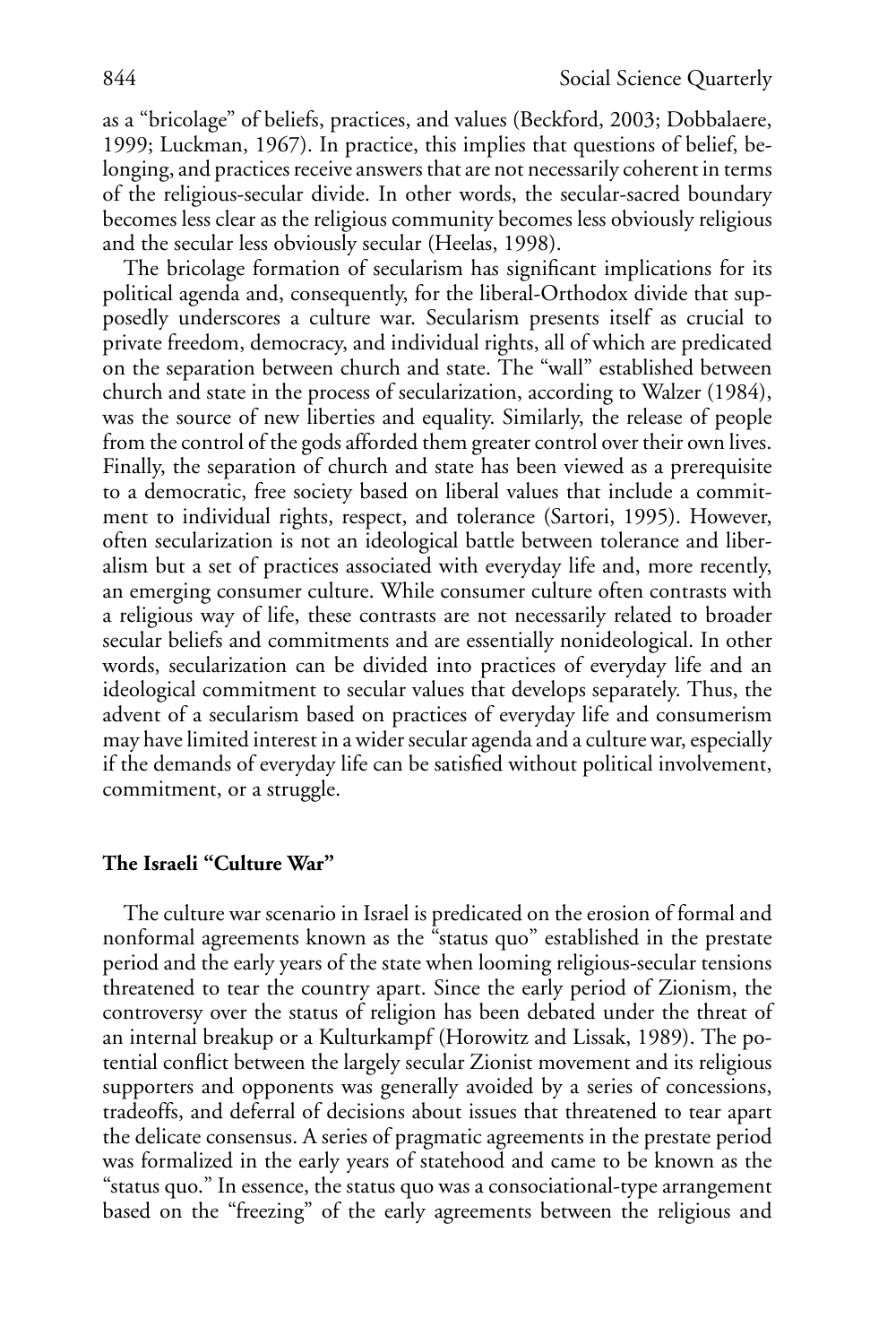secular communities and new compromises made in the same spirit. Thus in the new state, it was decided that kashrut (Jewish dietary rules) would be observed in public institutions, the Sabbath would be respected, ultra-Orthodox men and religious women would be exempted from army service, and the religious establishment would have the monopoly over issues such as marriage arrangements, conversion to Judaism, and burial. While the status quo did not resolve all issues of conflict, it created some flexible guidelines that acted as a starting point for negotiations—"They present a kind of a default position with presumptive validity. Deviation is clearly possible, but it requires cogent justifications" (Cohen and Susser, 2000:19).

Since the mid-1980s, the consociational agreements have been challenged by social, economic, and demographic changes that undermined their position. First, social-economic changes associated with globalization underscored the evolvement of a global consumer culture, at times indifferent to religious constraints. Second, mass immigration from the former Soviet Union brought many secular Jews and a large number of non-Jews to Israel. These new developments have given new force to the earlier demands of secular Israelis and, according to some scholars, have led to a crisis-dominated relationship between secular and religious Jews. "Rather than an accommodation of each other's needs in the interest of preserving national unity, a majoritarian, winner-take-all style has grown more and more dominant" (Cohen and Susser, 2000:xii).

Governments throughout this period were unable to restore the status quo or create new arrangements due to the steadily increasing power of the Haredim (Orthodox Jewish parties), which was matched by the increasingly militant secular camp that opposed them (Cohen and Susser, 2000:70–71). Bitter confrontations between religious and secular politicians have received significant media coverage that strengthened the public's perception of a culture war. Thus, debates over the conscription of religious Jews, gay rights, the sale of nonkosher food, and commercial activity on Saturday are all part of the religious-secular struggle that seems to defy any attempt to find new modes of consociationalism. Separate ways of life underscore the growing alienation between the religious and secular communities, and, consequently, the polarization of Israeli society (Schweid, 1997).

#### **The Moderating Center and an Overarching Consensus**

The existence of a moderate center, similar to the one described in the United States (Fiorina, Abrams, and Pope, 2005), is often used to counter the culture war thesis. The majority of Israelis, when asked to define themselves, choose neither "religious" nor "secular" but rather a middle category of "traditional." This large, if relatively silent, category of "traditionalists" is largely supportive of compromise and the consociational agreements and, consequently, can prevent the potential culture war (Cohen and Susser, 2000:73–74). Detailed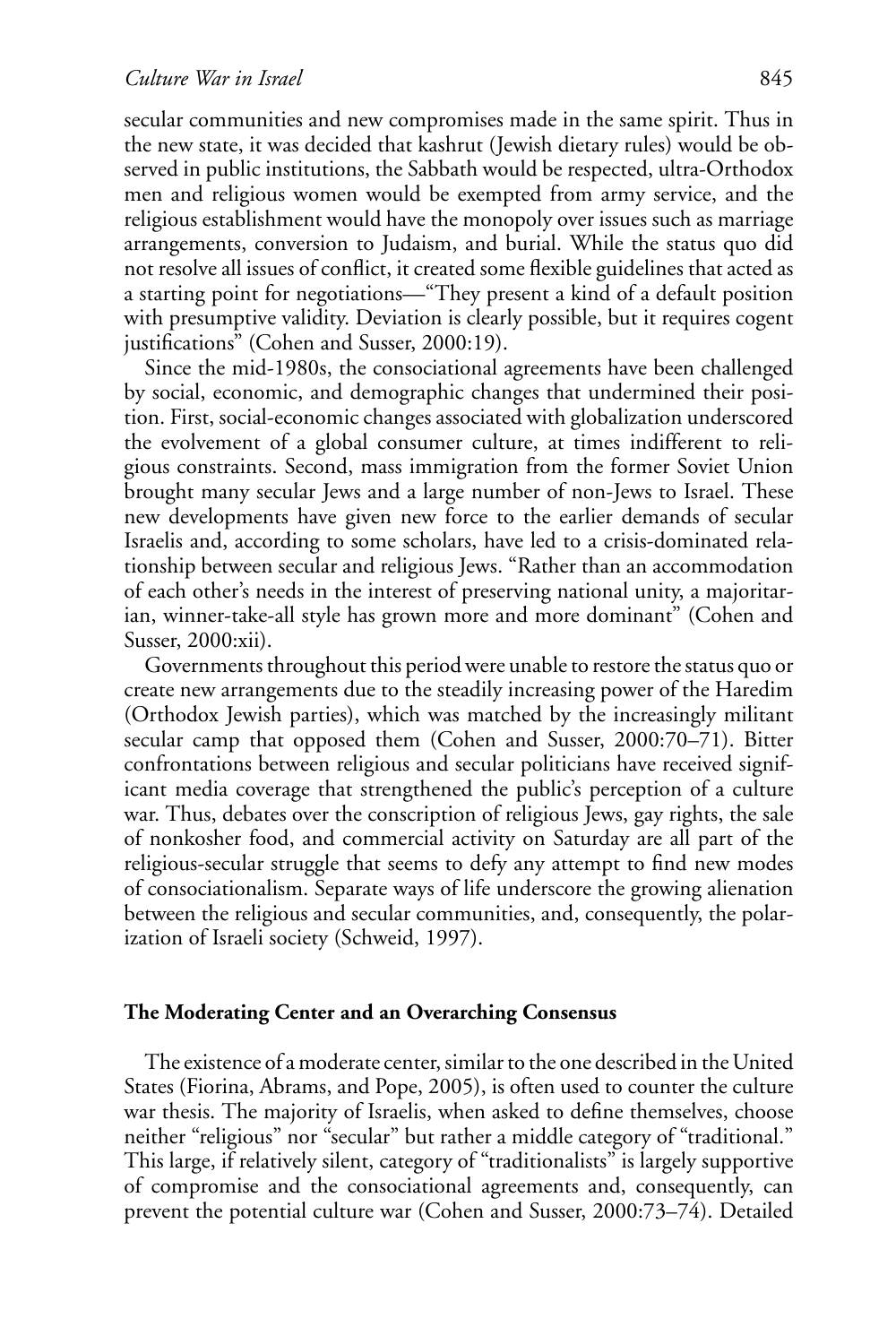surveys conducted in 1991 and in 1999 by the Guttman Institute demonstrate clearly the existence of a middle category. In these surveys, about 36 percent of the respondents described themselves as observant/strongly observant, 40 percent as somewhat observant, and only 20 percent described themselves as nonobservant. Similarly, about 78 percent defined themselves as "traditional" or "nonreligious" compared to a minority that defined themselves as "secular" or "religious." Moreover, only 8 percent supported a theocracy, while 21 percent favored the abolition of religious legislation. Thus, a large majority supported compromise (Levi, Levinson, and Katz, 2002).

The "traditional" category many Israelis choose to describe their religiosity is not necessarily a comfortable middle position but also an identity rooted in ethnicity and culture of immigrants from the Middle East and North Africa (Mizrachim) and their descendents (Shokeid, 1984). This model is based on a tradition that is open to variations in beliefs and practices and an oral tradition (different from Ashkenazi formality and its written tradition). This pattern, however, may be not an adaptation or a weak form of religiosity but rather an "imported" pattern and an independent model that developed among Jews in Muslim countries and is sustained in the second and third generation of Mizrachim in Israel as well. While flexible in some of its practices, the group maintains a conservative position regarding the role of religion in its community and is strict in its observance of rituals (Leon, 2009).

Finally, Israeli Jews share a common set of symbols or imagery that transcends their differences and provides the basis for a common discourse (Liebman, 1997). A vast majority of Israeli Jews agree that Israel is a "Jewish state," even if they disagree over the meaning of the term (Ben-Porat, 2000). Israeli Jews also share many cultural symbols, from holidays to history, and even more important, common security concerns. However, as argued above, the existence of a large and moderate center and even shared common symbols and concerns does not preclude the possibility of a culture war between those who are positioned in the religious and secular camps. In the following section, we will examine secularism as a potential combatant in a culture war.

#### **Bricolage—Israeli Secularism**

Secularism, in Israel like elsewhere, is a complex concept that can be measured through identities, beliefs, or practices that yield different observations. Liebman and Susser (1998) describe the Israeli secular community as "postmodern (in the consumerist, permissive, individualist sense)" and "Western before it is Jewish." However, as the authors themselves acknowledge, for a majority of secularists, the picture is more complex, so a consumer culture, on the one hand, and commitment to a Jewish state, on the other, are not incompatible. Moreover, rather than a singular secularism, Israel abounds in a plurality of "secularisms," the result of the economic, social, and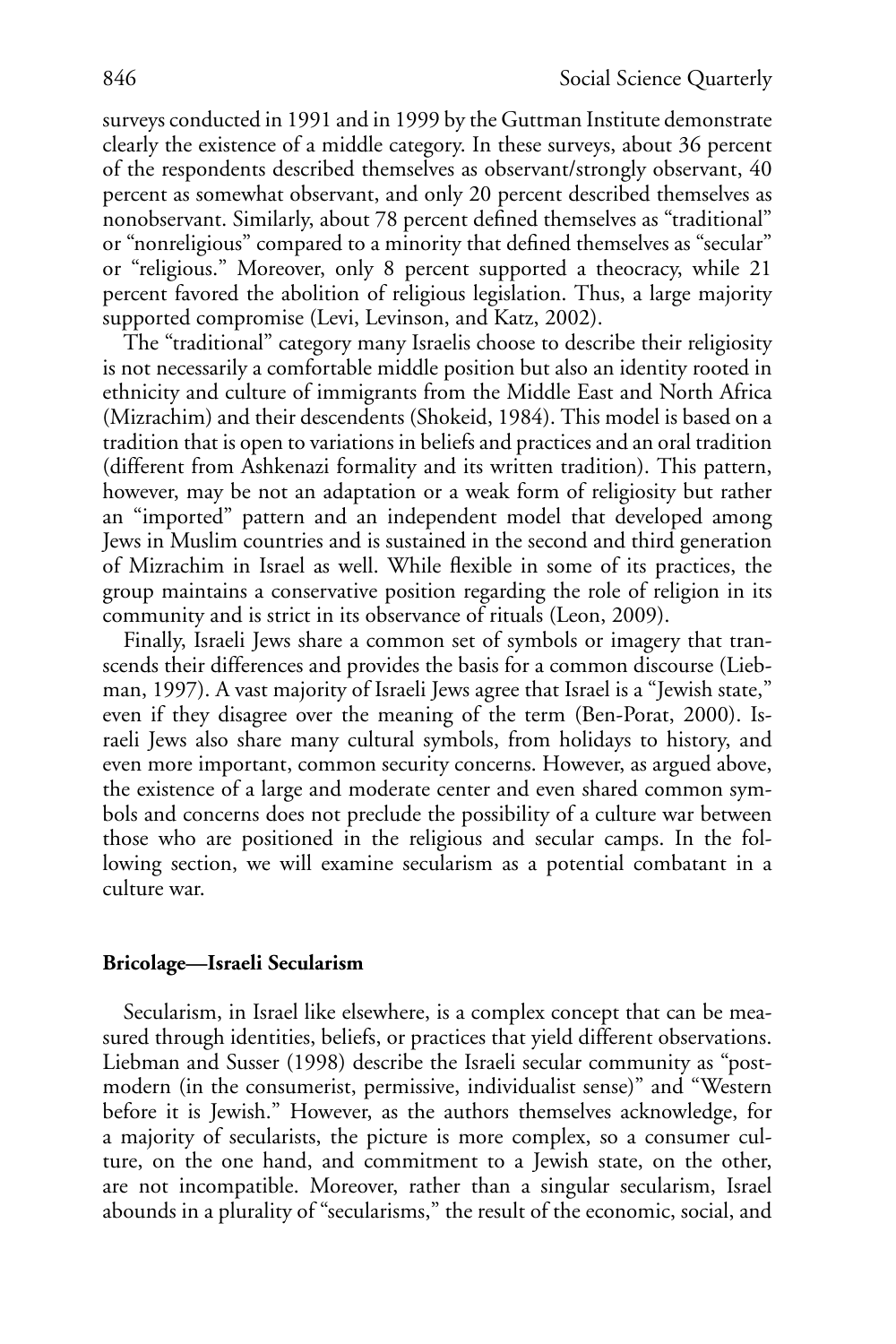demographic changes of the past two decades. We can point to four particular expressions of secularism, each of which varies in its focus. First, "ideological secularism" favors the separation of church and state and supports religious freedom. Second, "everyday life secularism" refers to consumer culture and opposes religious restrictions imposed by the state. Third, "ethnic secularism" is associated with the Russian immigrants who arrived in the 1990s. Many of them are not Jewish by Orthodox standards and are concerned about their integration into Israeli society. Fourth, those who favor alternative expressions of Jewish identity oppose the monopoly of Orthodoxy in Israel on issues such as marriage and conversion and demand equal recognition for non-Orthodox Jewish movements.

The various secularisms are analytical distinctions that sometimes overlap and may share commonalities, but also differ in their goals and strategies. Consider, for example, Russian Jews who are ideological secularists or "everyday life secularists" who have some ideological commitment to alternative expressions of Jewish identity. The majority of secularists define themselves as Jewish, which is hardly surprising because Judaism in Israel (or "Jewishness") is not necessarily a doctrinal belief but often a marker of national identity and group membership, as well as of inclusion/exclusion. When we examine people's practices, we see how complicated the picture really is. People who define themselves as secular or behave in a secular manner also perform practices and rituals that can be considered religious. Thus, religious practices often coexist not only with secular practices but also with a secular identity.

As Table 1 demonstrates, many of those who define themselves as secular observe some religious laws and perform religious rituals, such as observance of the laws of kashrut (avoidance of nonkosher food, especially pork), occasional attendance at synagogue, and fasting on Yom Kippur. As expected, the numbers are higher for those who describe themselves as traditional. The observance of religious rituals and rules by secular individuals can be explained by the traditional-cultural value attributed to them, not necessarily the religious one, and the overlap between Judaism as religiosity and Jewishness as a national identity. Thus, secular individuals who attend synagogue or fast on Yom Kippur might be demonstrating their allegiance to Jewish tradition and a sense of national belonging, rather than a doctrinal belief. Similarly, many secular Jews will avoid eating pork, which they perceive as an anti-Jewish symbol. By the same token, secular practices blur the difference between those who describe themselves as secular and those who say they are traditional. As Table 2 demonstrates, a vast majority of those who define themselves as secular drive on the Sabbath (93.3 percent) but so do the majority of those who define themselves as traditional (67.2 percent). Similarly, almost 40 percent of those who define themselves as traditional shop on the Sabbath, compared to 60 percent of those who define themselves as secular.

The boundaries of the secular camp, therefore, are blurred not only between secular and traditional but even between secular and religious. In other words,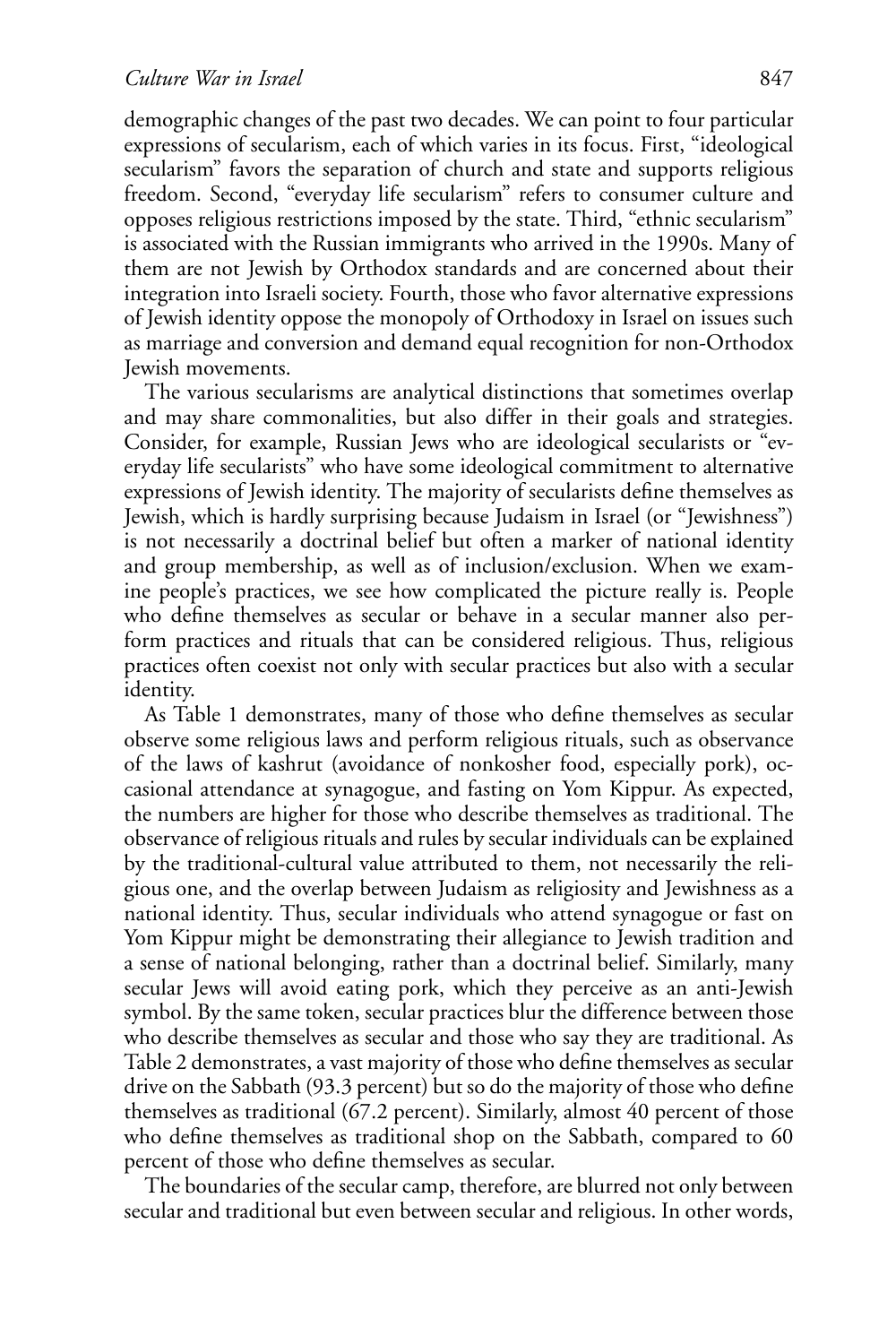#### TABLE 1

|             | Eat Kosher | Attend Synagogue     | Fast on Yom Kippur    |
|-------------|------------|----------------------|-----------------------|
|             | Meat       | (Often or Sometimes) | (Always or Sometimes) |
| Traditional | 87.2%      | 78.2%                | 88.8%                 |
| Secular     | 39.8%      | 33.7%                | 56.0%                 |
|             |            | TABLE 2              |                       |

#### Percentage Who Eat Kosher Meat, Attend Synagogue, and Fast on Yom Kippur by Level of (Non) Religiosity

### Percentage Who Drive on Saturday and Shop on Saturday by Level of (Non) Religiosity

|             | Drive on Saturday | Shop on Saturday |  |
|-------------|-------------------|------------------|--|
| Traditional | 67.2%             | 39.2%            |  |
| Secular     | 93.3%             | 60.3%            |  |

secularism, defined by self-identity or practices, is a loose category with many variations. Thus, self-identification as a secular person is often accompanied by traditional behavior that includes (some) observance and (possibly) participation in religious rituals or prayer. While the motivations for this behavior are not necessarily "religious," they blur the demarcations between religious and secular. Similarly, people who define themselves as traditional display what can be described as secular behavior, such as driving and shopping on the Sabbath, again blurring the demarcations. Overall, if we treat secularism as a coherent category that includes beliefs and practices, the secular camp shrinks, a fact that becomes even more obvious when values and commitments are added.

## **Secularism: Liberal Values and a Liberal Commitment**

The most significant arena for a religious-secular culture war is where values clash in political life between the secular-liberal ideology and the religious one. In theory, secularism and liberalism are related and secular people engage in political struggles for more freedom in public life, for greater equality, and for the separation of church and state, which would guarantee freedom and equality. While a large majority of secular Israelis express support for the separation of church and state, it remains to be seen, first, how committed are they to the cause and, second, the extent of the liberal freedoms in which they are interested. Thus, we begin this section by examining the political commitment of secularists and the political energy they are willing to dedicate to secular struggles. Then, we examine whether Jewish secularists are concerned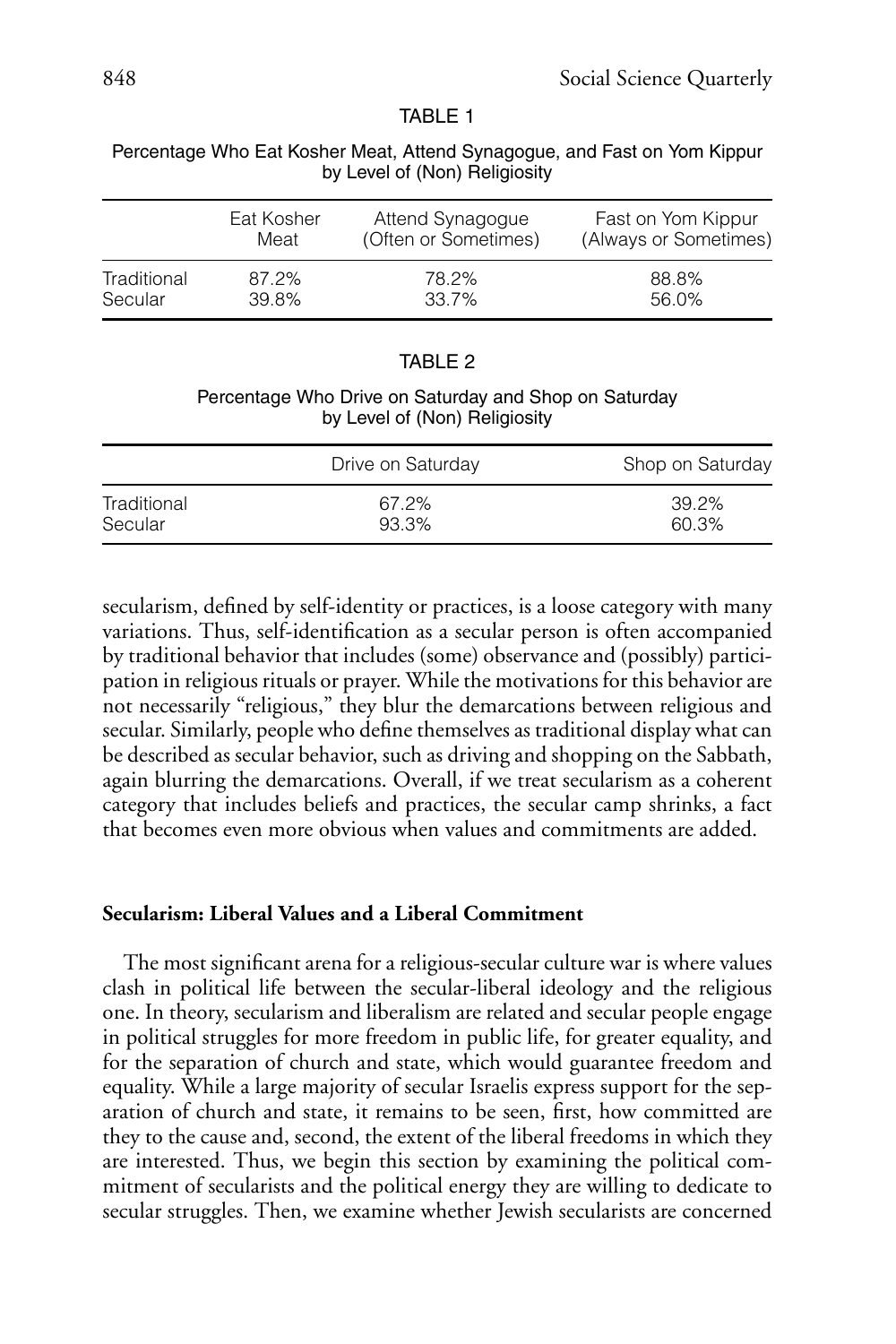|             | Willing to Participate<br>in Political Struggles | <b>Actively Participate</b><br>in Political Demonstrations |
|-------------|--------------------------------------------------|------------------------------------------------------------|
| Traditional | 33.3%                                            | $1.7\%$                                                    |
| Secular     | 30.9%                                            | 4.0%                                                       |

| Percentage Willing to Participate in Political Struggles Over Church-State     |
|--------------------------------------------------------------------------------|
| Arrangements and Percentage Actively Participating in Political Demonstrations |
| (of Any Kind), by Level of (Non) Religiosity                                   |

with their own freedoms or whether their liberalism also extends to minorities and disadvantaged groups.

Respondents were asked two questions regarding their political activism. The first question was about intentions: "Would you engage in a political struggle including participation in demonstrations and signing of petitions in order to promote your views on issues of religion and state in Israel?" The second question attempted to assess actual participation: "In Israel, many demonstrations are held on various political issues. Do you participate in demonstrations that reflect your political opinions?" The two questions were separated in the survey so that respondents would not make the connection between them. As Table 3 demonstrates, only a minority of secularists (30.9 percent) and traditionalists (33.3 percent) indicated that they would participate in political activity. In terms of actual participation, the figures are much smaller—only 4 percent of secular respondents and 1.7 percent of traditional respondents engage in such political activities. Thus, in spite of the high profile of secular-religious debates, there seems to be limited political energy for translating these debates into real struggles.

The second issue about liberal attitudes and commitments is also significant, as a liberalism that extends into many issues of political and social life is also likely to provoke more confrontations with its opposition. In Israeli society, often characterized as an illiberal democracy, tolerance toward Arab citizens and homosexuals and commitment to equality provide a good test case for liberalism. The preference for Jews over non-Jews in Israel is anchored in laws that deal with immigration, the use of state land, and semigovernmental institutions as well as in Israel's basic laws that underscore the Jewish character of the state. Such laws perpetuate various aspects of inequality between Arabs and Jews (Rouhana, 1998; Yiftachel, 1996). Consequently, full equality for Arabs not only challenges the mainstream political commitment to a Jewish state but also requires affirmative action to promote equality. Gays and lesbians in Israel have achieved significant improvements in their legal status in the past two decades. Yet, attempts to grant homosexual couples a status similar to that of heterosexuals (for example, in the recognition of same-sex marriage) have succeeded only through the Supreme Court's rulings. In addition, homosexuals,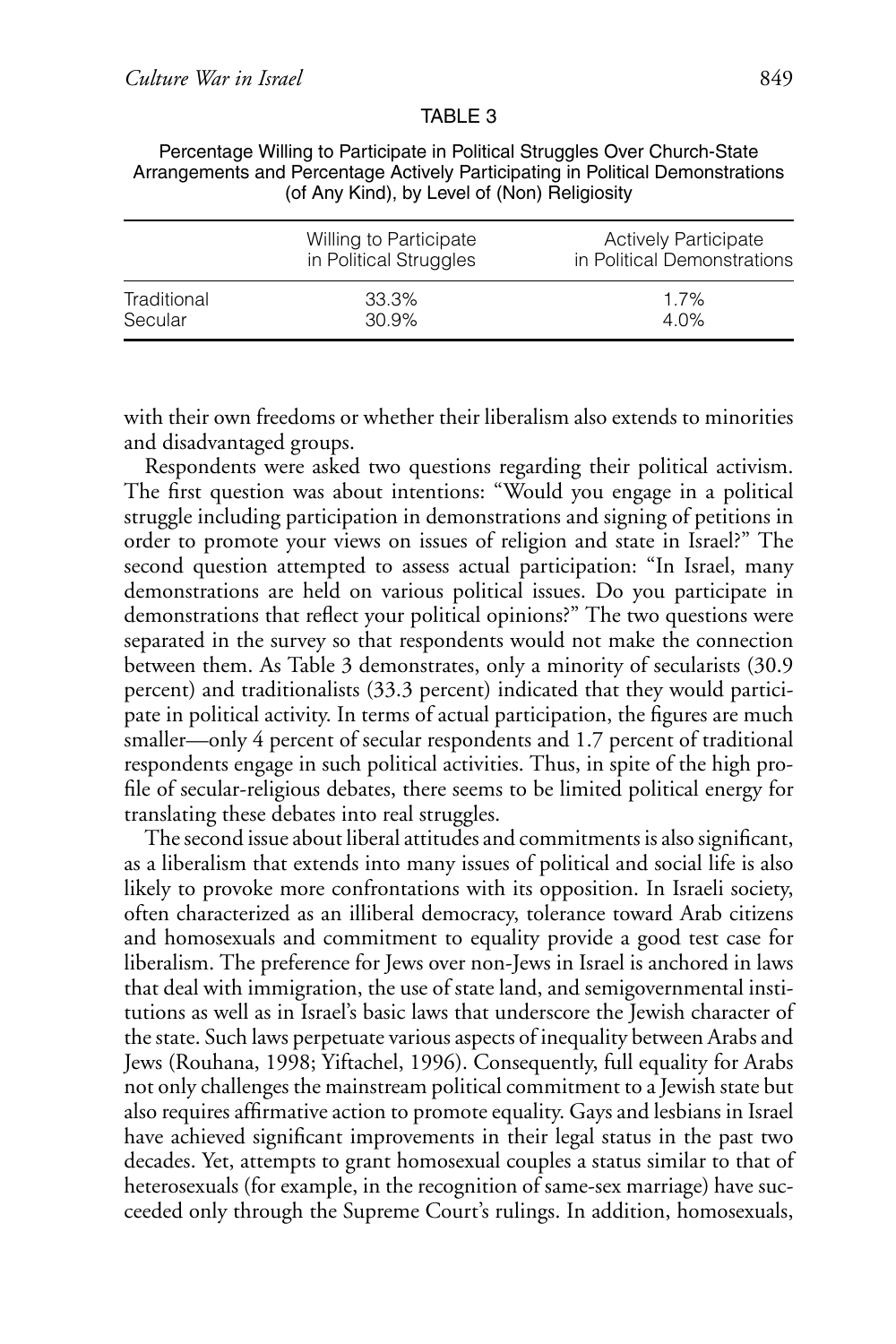|                       | Separate Religion | More Opportunities for     | Gav      |
|-----------------------|-------------------|----------------------------|----------|
|                       | from the State    | Arabs in the Civil Service | Marriage |
| Support               | 77.3%             | 48.7%                      | 42.8.0%  |
| No opinion or against | 32.7%             | 51.3%                      | 57.2%    |

Liberal Attitudes Among Members of the Secular Community

in spite of political gains, suffer from discrimination and harassment (Harel, 2000). The attitudes of secular individuals about liberalism were measured by three questions—(1) "Do you support/oppose the separation of church (religion) and state?" (2) "Do you support/oppose affirmative action strategies in the public sector for the Arab minority that is underrepresented?" and (3) "Are you in favor of/opposed to gay marriage?"

The results displayed in Table 4 demonstrate the limited liberal commitment of secular Israelis. A vast majority of secular individuals supports the separation of church and state, a change that would introduce religious freedoms currently missing in Israel and would free the secular community from the jurisdiction of the Orthodox rabbinate. However, when it comes to minority rights, the liberal commitment of the secular community is far less evident, as only a minority of this community's members has expressed its full support for affirmative action that would promote equality for Arabs or support for the recognition of gay marriage.

The Israeli secular camp, therefore, is narrow both in commitment and scope. Secularists appear to be more concerned with their own rights and freedoms—hence, the support for the separation of church and state—but far more reserved in extending freedoms and equality to minority groups. Moreover, even for causes that are of concern to this public, its capacity to organize effectively is constrained by its limited commitment. What can explain this lack of political energy? One possibility we explore in the next section is the development of alternatives that may be less than ideal but can satisfy enough of the secular community's demands without political struggles.

#### **Political Alternatives**

The issue of marriage, which is the focus of a major secular-religious controversy in Israel, provides an excellent example of how alternative arrangements have taken the steam out of the secularists' political energy. The Law of Rabbinical Courts (Marriages and Divorces)—1953 establishes that Jews in Israel, whether citizens or residents, are under the exclusive jurisdiction of rabbinical courts. Marriages between Jews are to be performed "in accordance with the law of Moses and Israel," which means by Orthodox rabbis authorized by the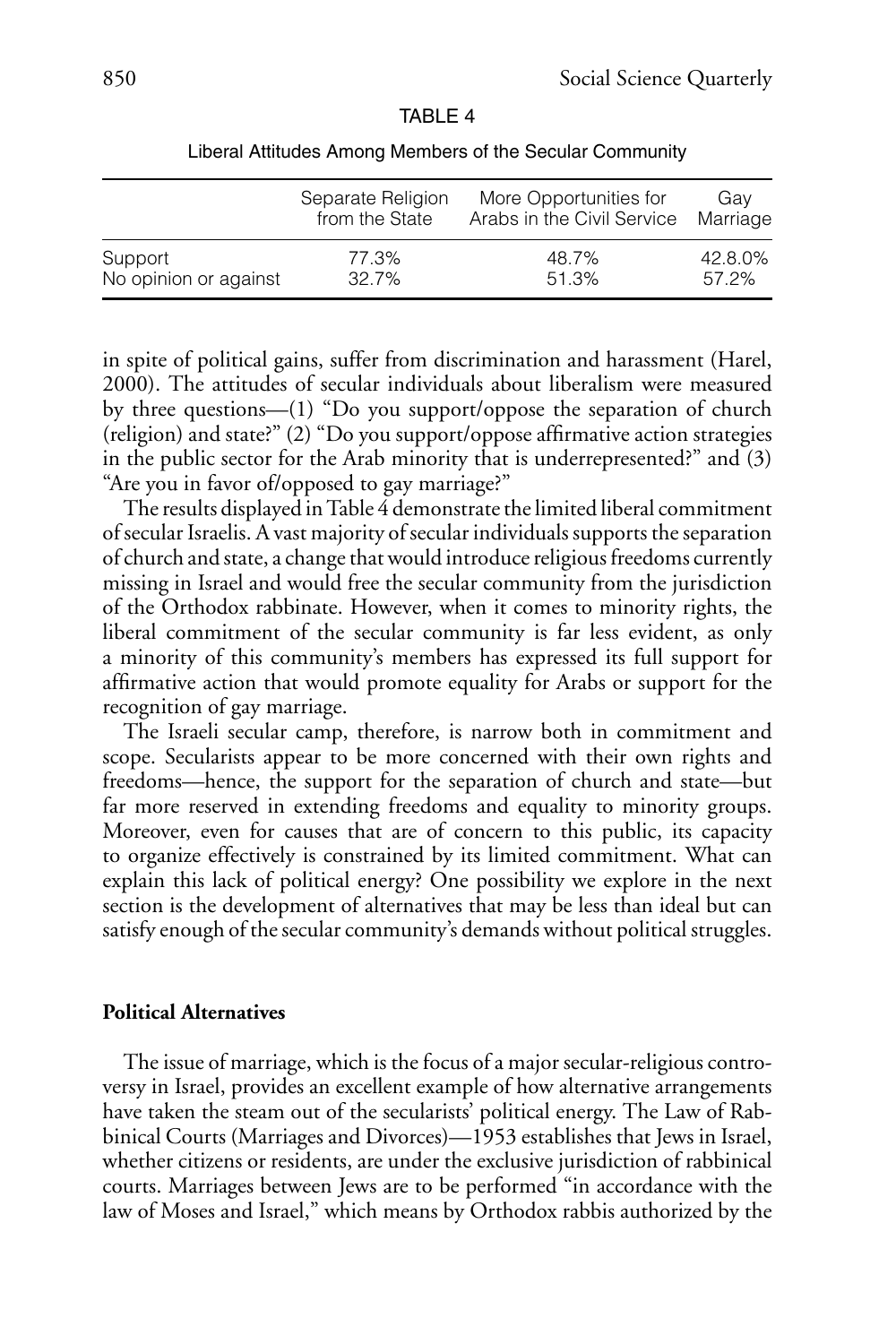state. Weddings performed in Israel by non-Orthodox rabbis do not entitle one to a marriage certificate, cannot be registered, and may lead to a loss of various economic benefits. Thus, the Orthodox monopoly prevents people from choosing how to marry and even whom they can marry, as intermarriage is impossible (this includes marriage to those who are not recognized as Jewish according to Orthodox law). Secular individuals cannot choose to have a civil marriage ceremony, nor can non-Orthodox Jews have their own rabbis marry them. The Orthodox monopoly is especially problematic for secular and non-Orthodox women who regard the religious ceremony as unequal or even demeaning because it is the man who takes the woman to be his wife. Furthermore, divorces are also handled by the rabbinical courts, often in a manner that secular individuals find unsuitable and women find discriminatory. Consequently, since the establishment of the status quo, secular individuals have tried to change the laws in order to permit other forms of marriage. They were joined later on by Conservative and Reform rabbis who have demanded that the state recognize the marriages they perform.

Attempts to change the law and abolish the Orthodox monopoly have failed. While resentment against the monopoly has grown, the religious political power was sufficient to maintain the status quo. Religious leaders and parties argued that the enactment of other forms of marriage would endanger the Jewish character of the state or the very existence of the Jewish people. More importantly, they have used their political power to make clear that the Orthodox monopoly over marriage is of critical importance to them and to reject any proposed changes. Thus, over the years, various attempts to change the laws of marriage have failed. The Orthodox rabbinate, however, has been under growing attack since the 1980s by secular people who found the power wielded by the Orthodox establishment unacceptable in general and noxious in particular with regard to the laws of marriage and divorce.

In the 1990s, another challenge was added by the mass immigration of over a million people from the former USSR. The large majority of these immigrants were secular, and many of them were not Jewish according to Orthodox law. This difference was the result of the discrepancy between the Israeli law that grants automatic citizenship to people who can prove Jewish ancestry and the laws of Orthodox Judaism that recognize as Jewish only a person born to a Jewish mother or someone who has converted to Judaism. As a result, many of those granted citizenship were not recognized as Jewish. Thus, not only were the secular immigrants alienated from the Orthodox establishment and unlikely to prefer Orthodox marriage, but many of them, not recognized as Jewish, could not marry without converting.

In this new context, the demands for change were greater, as was the resentment toward the Orthodox rabbinate. This struggle of principles positioned the religious and secular world views against each other. From the religious point of view, any change in the marriage law threatened the existence of the Jewish people and the Jewish state. Civil marriage would allow intermarriage, break down the barriers that defend the Jewish people, and undermine Jewish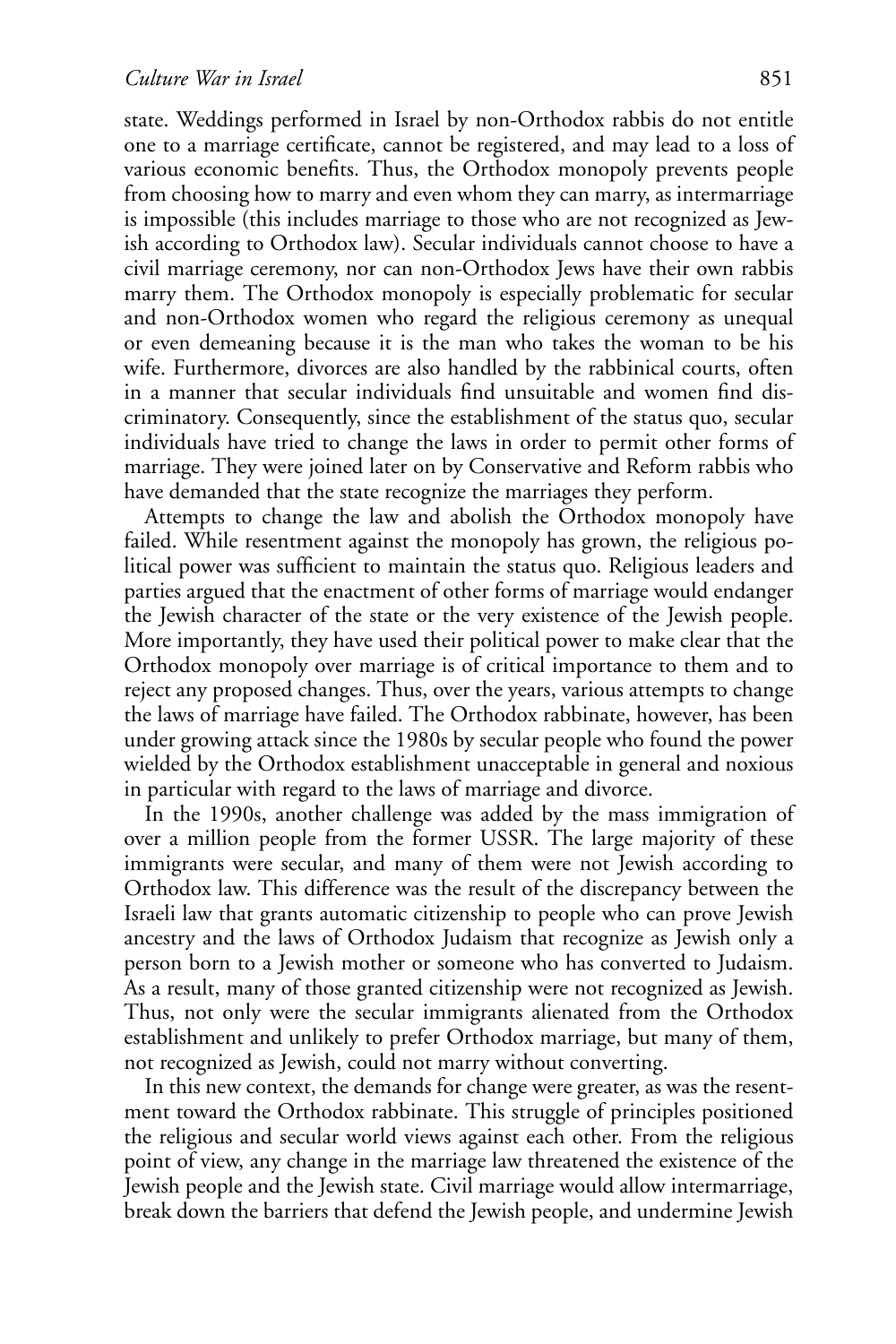unity. From the secular point of view, the state should not enforce any particular ceremony, marriage should be a choice left to individuals, and people should not be prevented from marrying because of religious laws they do not accept. This struggle also translated into the secular political parties' commitment to ending the status quo, separating religion and state, and permitting civil marriage. All attempts to change the laws, however, have failed and the Orthodox monopoly has remained intact, at least formally, but significant changes have occurred elsewhere.

The principled secularism of Israelis who struggled against the Orthodox monopoly over marriage received support not only from the mass immigration from the Soviet Union but also from what can be described as "postmaterialist values," or the growing concern with personal freedom based on a high level of material affluence. In Israel, these values translated into concerns about various life rituals among the educated middle class who often were no longer willing to accept existing rituals as a given. The combination of an old guard of secular ideology, a young cohort interested in designing its own rituals, and a large number of politically powerful immigrants unable to marry because of the Orthodox monopoly could be a trigger for a culture war. Yet, not only did such a culture war not erupt, but even a serious political crisis was avoided. The majority of secular Israelis accept, if reluctantly, the rules of the game and continue to be married through the Orthodox rabbinate. For those who refuse or are unable to do so, new alternatives developed that circumvented the rules rather than directly challenged them.

The struggle for civil marriage in Israel included demonstrations and petitions that stressed the right to choose and the plight of young immigrants not allowed to be married in Israel, and attempted to pressure the political parties to amend the law. Israeli couples who either could not or did not want to be married by the religious establishment, however, did not wait for the politicians or the courts. Instead, they took advantage of existing alternatives. The two options—marriage outside of Israel and cohabitation–-were always available but in the past two decades have been chosen by an increasing number of couples. These options allowed people, on the one hand, to design their marriage according to their belief system and, on the other hand, circumvent the Orthodox monopoly and avoid conflict. If in the past Israelis were concerned with the consequences of marriage outside the mainstream (namely, Orthodoxy) or of not being registered as married, for many young couples this is no longer the case.

Thus, the expansion of legal alternatives combined with postmaterialist values and economic entrepreneurship have led more and more couples to avoid Orthodox marriage. The result, therefore, was not a conflict or a "culture war" but rather its circumvention.

Israeli couples who marry abroad can register their marriage afterwards in Israel. For a long time, this option provided an alternative for couples who either refused to be married in an Orthodox ceremony or whose marriage violated Jewish religious precepts, such as the marriage of a *kohen* (a man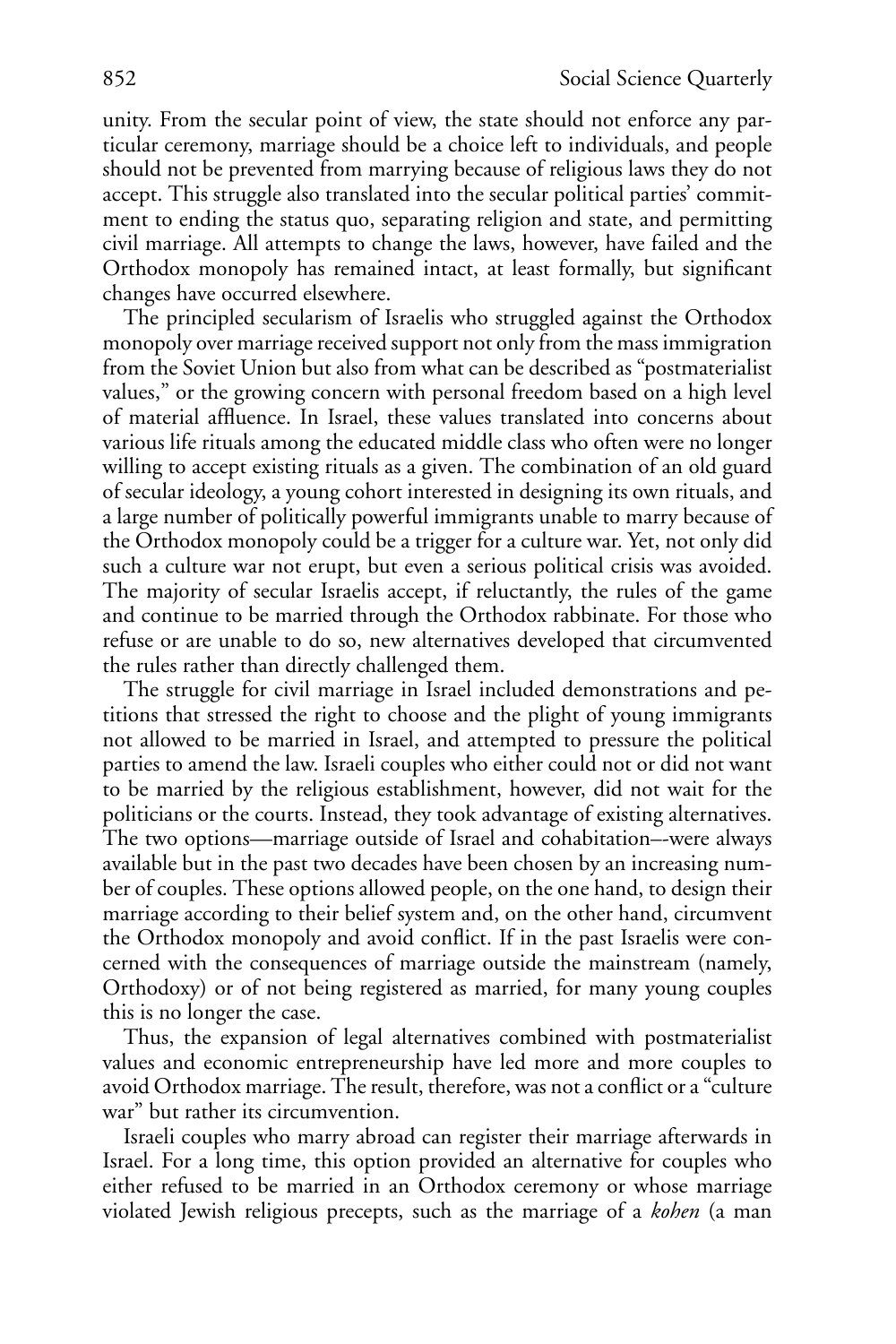of priestly descent) and a divorcee, marriages involving illegitimate children, and intermarried couples. To this list were added some 250,000 immigrants from the former Soviet Union who are not Jewish or whose Jewishness was regarded by the religious establishment as doubtful. The common option used by many couples was Cyprus, an hour away by plane from Israel, which offered instant civil marriages that could be registered in Israel. While prior to the 1990s the number of Israelis married in Cyprus was just a few hundred, it reached a record of 8,442 during the period of the mass immigration from the former Soviet Union, dropping back to 5,321 in 2006. Many travel agents organize the entire event, including the bureaucratic paperwork, for \$1,500 to \$2,000. With the growing demand, more options were created through tourist packages with different standards of hotels, different locations in Cyprus that offered marriage services, and activities beyond the official ceremony in the city hall.

Cohabitation is another alternative used by more and more Israeli couples who form families without registering their marriage. According to the New Family organization, a human rights organization dedicated to advancing family rights, some 42 percent of families in Israel fall outside the parameters of the traditional family—single-parent families, gay/lesbian, mixed couples, non-Jewish families, and common-law couples who live together without being legally married. The latter, according to the organization's data, constitute about 5 percent of Israeli families (http://www.newfamily.org.il/text/english). Cohabitation for most couples is a temporary period that ends in marriage but some couples form families, including children, without marriage. Legal struggles have resulted in various rights being granted to cohabitants even if they fall short of being officially recognized as a family, for example, for tax purposes. Cohabitation is often underscored by a legal agreement that defines the obligations of the couple toward each other and can also be used to establish various legal claims vis-à-vis the state.

It is important to stress again that a majority of Jewish Israelis prefer Orthodox marriage. In a recent survey, 80 percent of the respondents, including the majority of secular individuals, stated they plan to be married by an Orthodox rabbi (YNET, 10.13.2006). However, the options of cohabitation and marriage abroad that have gained social legitimacy have also created an alternative to an Orthodox Jewish wedding ceremony without a struggle against the Orthodox establishment. For example, every year hundreds of couples choose to be married in a Reform ceremony and afterwards go to Cyprus to register their marriage. In recent years, more alternatives have been created for marriage ceremonies by organizations advocating "secular Judaism" (namely, a cultural approach to Judaism rather than a religious approach), secular organizations that have developed different ceremonial rituals, new age versions of Judaism, and even celebrities performing marriage ceremonies. Thus, couples uninterested in or unable to use Orthodox services can choose their own ceremony and supplement it by a legal contract or by a marriage registered abroad.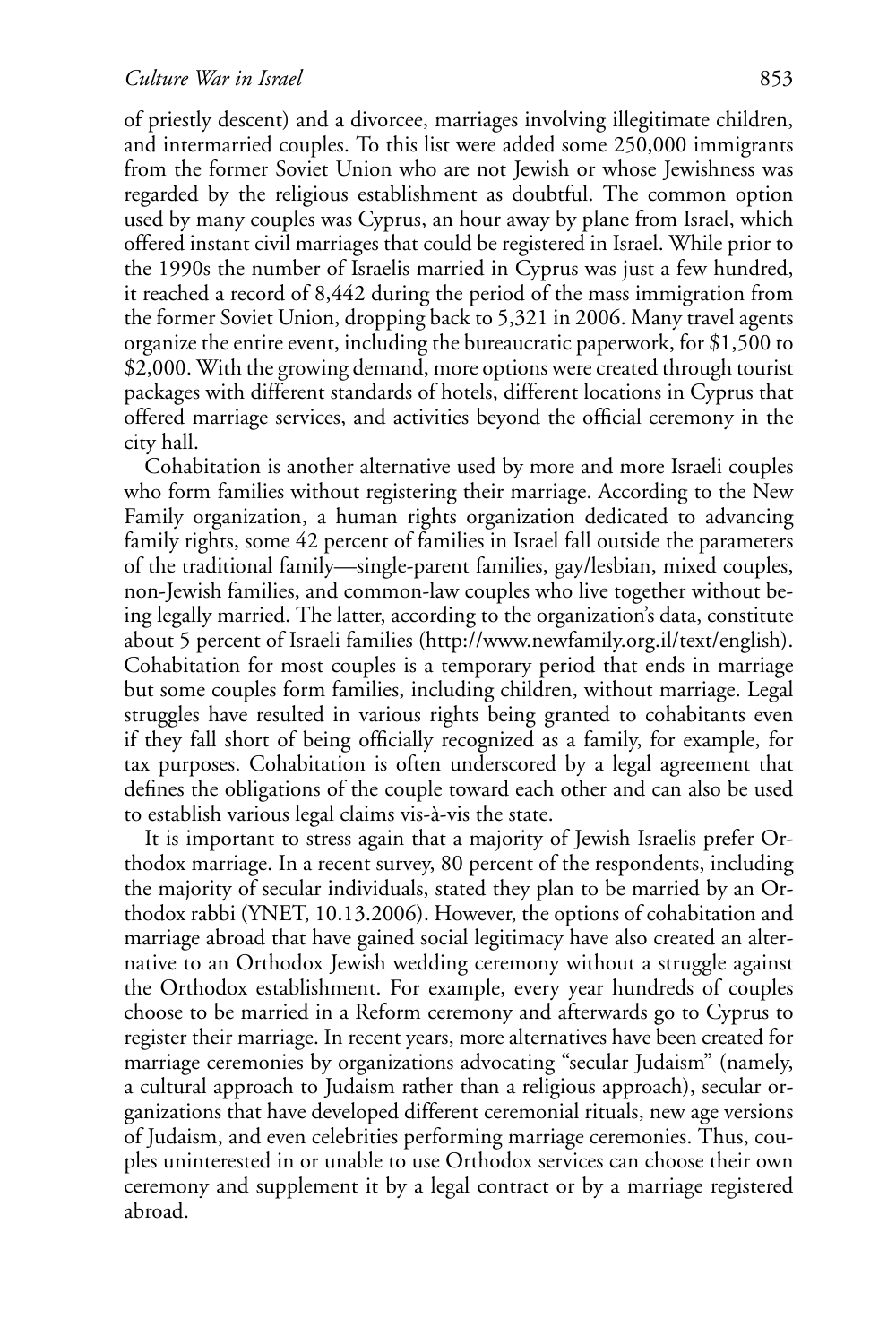Marriage is just one example of the ability of secular people to satisfy their desires, at least partially, without having to wage an all-out war against the establishment. A similar process of circumvention is evident in burials where private cemeteries provide alternatives to the state-owned ones under the control of the Orthodox rabbinate. Once again, non-Jewish immigrants who cannot be buried in an Orthodox cemetery or secular individuals who want a different ceremony have an option that, like marriage in Cyprus, might be more expensive, but is more in keeping with their feelings. Similarly, the growth of the consumer society and the changing demography have led to expanded consumer options for Israelis, who can now shop on the Sabbath, eat in nonkosher restaurants, or purchase pork in various supermarkets. This is of course, a partial solution that in the case of marriage does not address, for example, the dire situation of women whose husbands refuse to grant divorce and cannot be married. Nor does this solution engage with the state's refusal to recognize non-Orthodox Judaism. The strategy of marriage abroad or cohabitation, therefore, allows many to have the marriage of their choice but falls short of providing free and equal marriage.

#### **Nonpolitics and the Culture War**

A culture war assumes a deep ideological divide between groups committed to defending their way of life and unable to compromise over what are perceived as essential values. With no separation between church and state and long-standing struggles over the status of religion in political and social life, Israel provides a test case to examine the culture war thesis. As elsewhere, the descriptions of a culture war in Israel seem to overlook complexities and nuances and ignore the change in politics itself. A closer look at the secular group in Israel reveals internal fragmentation, limited commitment, and the use of alternatives that circumvent political struggle, all of which cast doubt on the culture war scenario. Earlier formulations of Israeli secularism were largely principled or ideological and were aimed at the separation of church and state and the annulment of the Orthodox monopoly over public life. Later formulations of secularism focused on the "practices of everyday life" associated with the development of a consumer society and the changing demography in Israel. Finally, the immigration from the former Soviet Union added other voices that were concerned both with matters of everyday life (such as the availability of nonkosher food) and with principled issues such as marriage.

Israeli secularism is a mixture of beliefs, practices, values, and ethnic identification that translates into different priorities and desires and to different levels of commitment. First, the boundaries between secular, traditional, and religious are often blurred, as secular behavior and even self-identification often coexist with the observance of religious rituals and practices. Second, Israeli secularism has limited commitment to liberal values and limited commitment to a political struggle. Consequently, it seems an unlikely candidate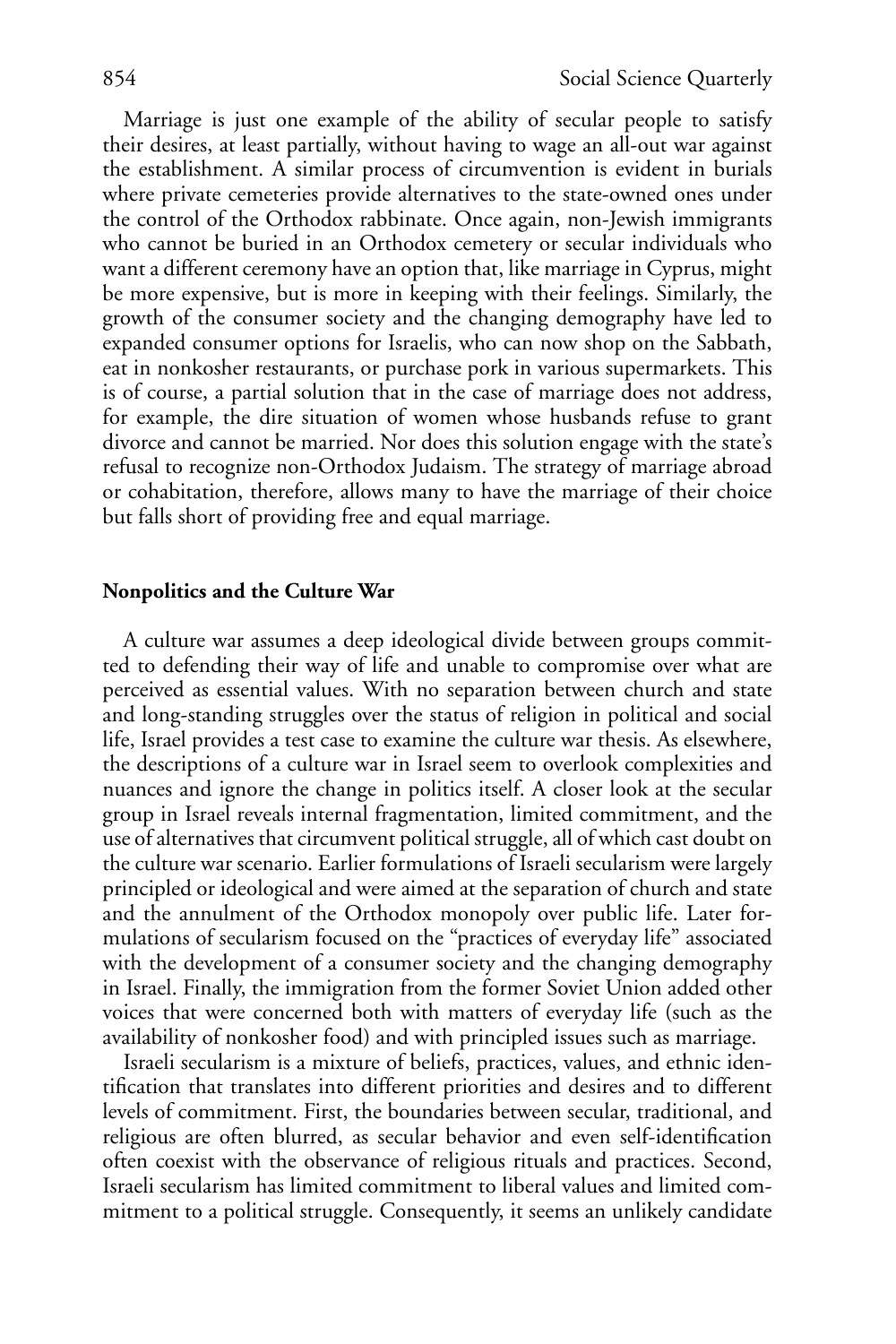for a culture war. Third, this group's lack of political energy can be explained by alternatives that emerged that satisfied some of the secular community's demands without paying the price of political struggle. Global and local changes, in other words, not only accentuated the difference between the religious and secular communities, but also created alternatives that circumvented the political arena and reduced the possibility of conflict. Thus, the opening of commercial centers on the outskirts of the major cities allows citizens to shop on the Sabbath with the reluctant acceptance of religious people. Similarly, the options of marriage outside the country and the social legitimacy of cohabitation allow secular people to avoid Orthodox marriage and the rabbinical courts (at least if they do not divorce).

The changes described above are at most partial and fail to address the needs of minorities and individuals who suffer from the current status quo. They also fall short of principled secularism's goal of the separation of church and state and freedom of choice. They do, however, provide alternatives that dissipate potential secular political energy. All of the above does not rule out the possibility of a future culture war, nor does it downplay the existence of tensions and contradictions. The contradictions between the economic and demographic changes in Israeli society and the existing Orthodox monopoly as well as the growing secular resentment are likely to continue and even expand beyond the ability of the political system to contain them. Rather than a culture war between the religious and secular camps, moderated by a traditional center, however, we are witnessing different battles, waged in different realms with different constituencies, tactics, strategies, and levels of commitment. Their combined outcome is yet to be determined.

#### **REFERENCES**

Abramowitz, Alan, and Kyle L. Saunders. 2005. "Why Can't We All Just Get Along? The Reality of a Polarized America." *Forum* 3(2):1–22.

Beckford, James A. 2003. *Social Theory and Religion*. Cambridge: Cambridge University Press.

Bell, Daniel. 1978. "The Return of the Sacred? The Arguments on the Future of Religion." *Zygon* 13(3):187–208.

Ben-Porat, Guy. 2000. "In a State of Holiness; Rethinking Israeli Secularism." *Alternatives* 25(2):223–46.

Ben-Porat, Guy, and Yariv Feniger. 2009. "Live and Let Buy: Consumerism, Secularization and Liberalism." *Comparative Politics* 41(3):293–313.

Casanova, Jose. 1994. *Public Religions in the Modern World*. Chicago: Chicago University Press.

Chaves, Mark. 1994. "Secularization as Declining Religious Authority." *Social Forces* 72(3):749–74.

Cohen, Asher, and Bernard Susser. 2000. *Israel and the Politics of Jewish Identity: the Secular-Religious Impasse*. Baltimore, MD: Johns Hopkins University Press.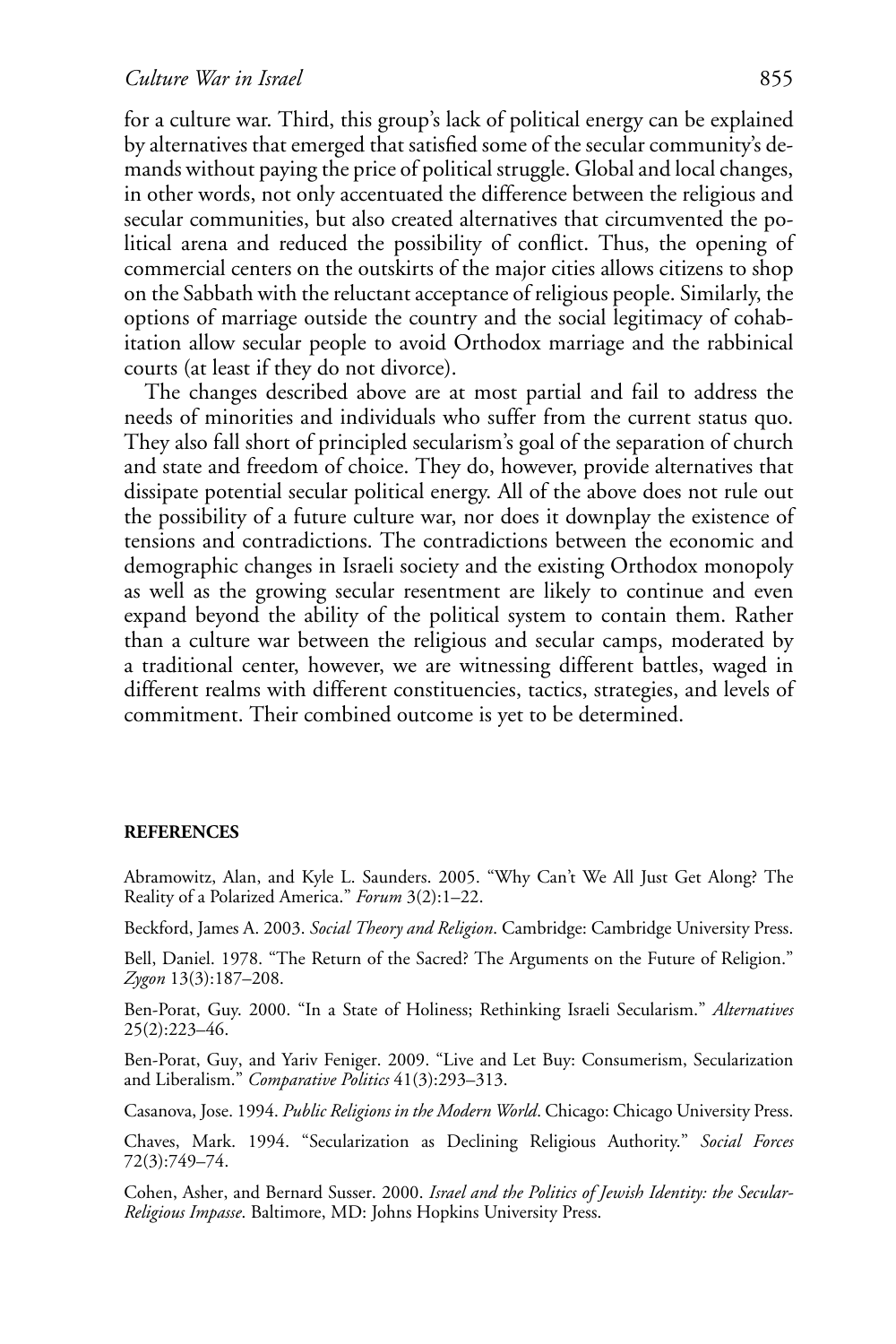Davis, Nancy J., and Robert V. Robinson. 1996. "Are the Rumors of the War Exaggerated? Religious Orthodoxy and Moral Progressivism in America." *AJS* 102(3):756–87.

Dobbalaere, Karl. 1981. "Secularization: A Multidimensional Concept." *Current Sociology* 29(2):3–153.

Etzioni-Halevy, Eva. 2002. *The Divided People, Can Israel Breakup be Stopped?* Lanham, MA: Lexington Books

Fiorina, Morris P., Samuel J. Abrams, and Jeremy C. Pope. 2005. *Culture War? The Myth of a Polarized America*. New York: Pearson Longman.

Fox, Jonathan. 2002. *Ethnoreligious Conflicts in the Late Twentieth Century: A General Theory*. Lenham, MD: Lexington Books.

Hadden, Jeffrey K. 1987. "Towards Desacralizing Secularization Theory." *Social Forces* 65:587– 611.

Harel, Alon. 2000. "The Rise and Fall of the Israeli Gay Legal Revolution." *Columbia Human Rights Law Review* 31:443–71.

Heelas, Paul. 1998. "Introduction." Pp. 1–19 in P. Heelas, ed., *Religion, Modernity and Postmodernity*. Oxford: Blackwell.

Horowitz, Dan, and Moshe Lissak. 1989. *Trouble in Utopia*. New York: SUNY Press.

Hunter, James D. 1991. *Culture Wars: The Struggle to Define America*. New York: Basic Books.

———. 1993. "Before the Shooting Begins." *Columbia Journalism Review* 32(2):29–32.

Huntington, Samuel P. 1993. "The Clash of Civilizations?" *Foreign Affairs* 72(3):22–49.

Johnson, Paul. 1995. "God and the Americans." *Commentary* 99(1):24–45.

Jurgensmeyer, Mark. 1995. "The New Religious State." *Comparative Politics* 27(4):379–91.

Keddie, Nikkie R. 2003 "Secularism & Its Discontents." *Daedalus* 132(3):14–30.

Kelley, Jonathan, Mariah D. R. Evans, and Bruce Headey. 1993. "Moral Reasoning and Political Conflict: The Abortion Controversy." *British Journal of Sociology* 44(1):589–611.

Leon, Nissim. 2009. "A Post-Orthodox View on Mizrachi Traditionalism." *Peamim* 122/123:89–115 (Hebrew).

Levi, Shlomit, Hana, Levinson, and Eliau, Katz. 2002. *Jewish Israelis: Portrait*. Jerusalem: Israeli Democracy Institute (Hebrew).

Liebman, Charles. 1997. "Cultural Conflict in Israeli Society." Pp. 103–19 in Charles Liebman and Elihu Katz, eds., *The Jewishness of Israelis*. New York: SUNY Press.

Liebman, Charles, and Bernard Susser. 1998. "Judaism and Jewishness in the Jewish State." *Annals AAPSS* 555:15–25.

Luckman, Thomas. 1967. *The Invisible Religion: The Problem of Religion in Modern Society*. New York: Macmillan.

McConkey, Dale. 2001. "Wither Hunter's Culture War? Shifts in Evangelical Morality, 1988– 1998." *Sociology of Religion* 62(2):149–74.

Norris, Pippa, and Ronald Ingelhart. 2004. *Sacred and Secular*. Cambridge: Cambridge University Press.

Olson, Daniel V. A., and Carroll W. Jackson. 1992. "Religiously Based Politics: Religious Elites and the Public." *Social Forces* 70(3):765–86.